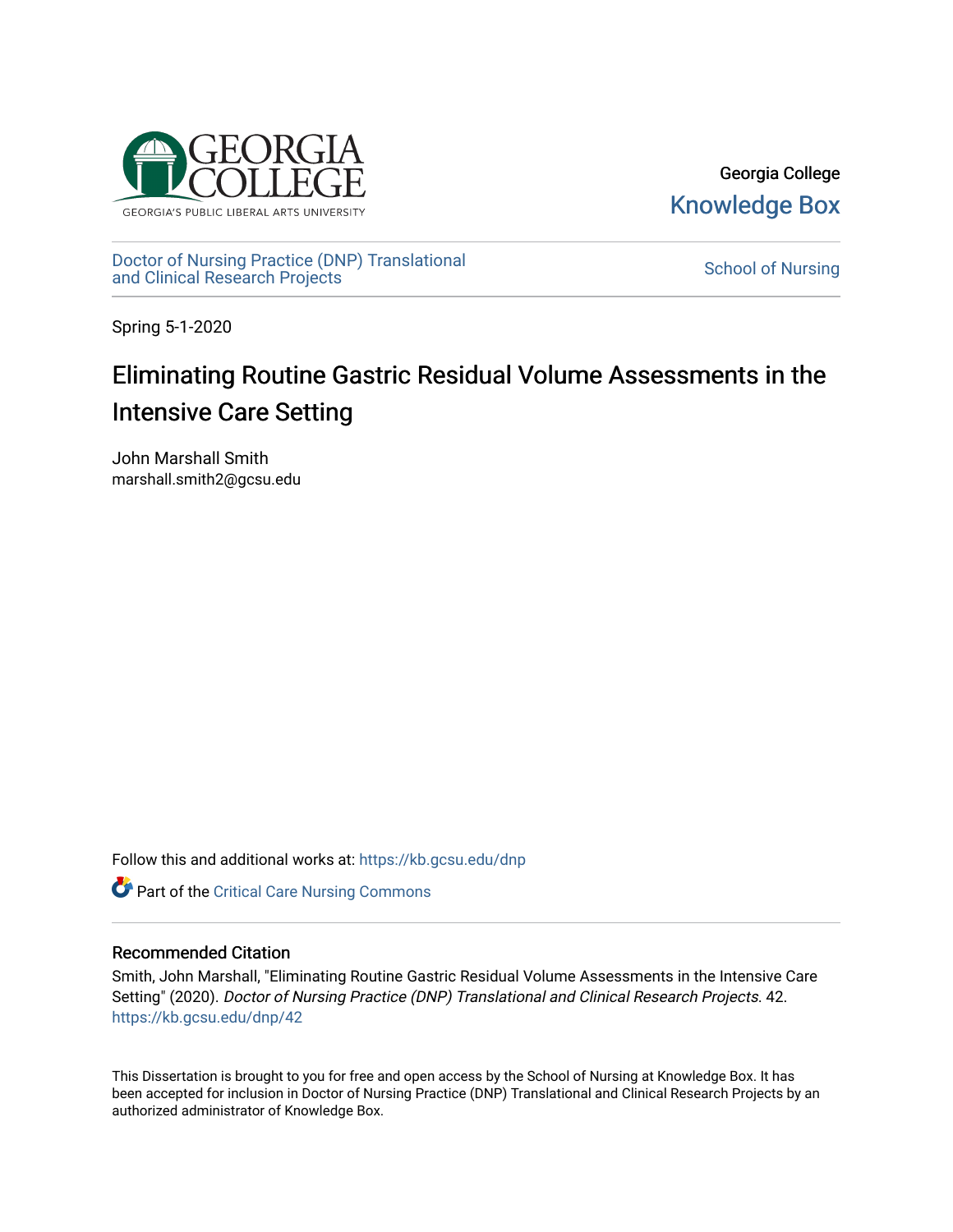Eliminating Routine Gastric Residual Volume Assessments in the Intensive Care Setting

Marshall Smith Georgia College & State University Sterling Roberts, DNP, RN, CHSE Deborah MacMillan, PhD, RNC, CNM Leslie Culpepper, MSN, CNS, CCRN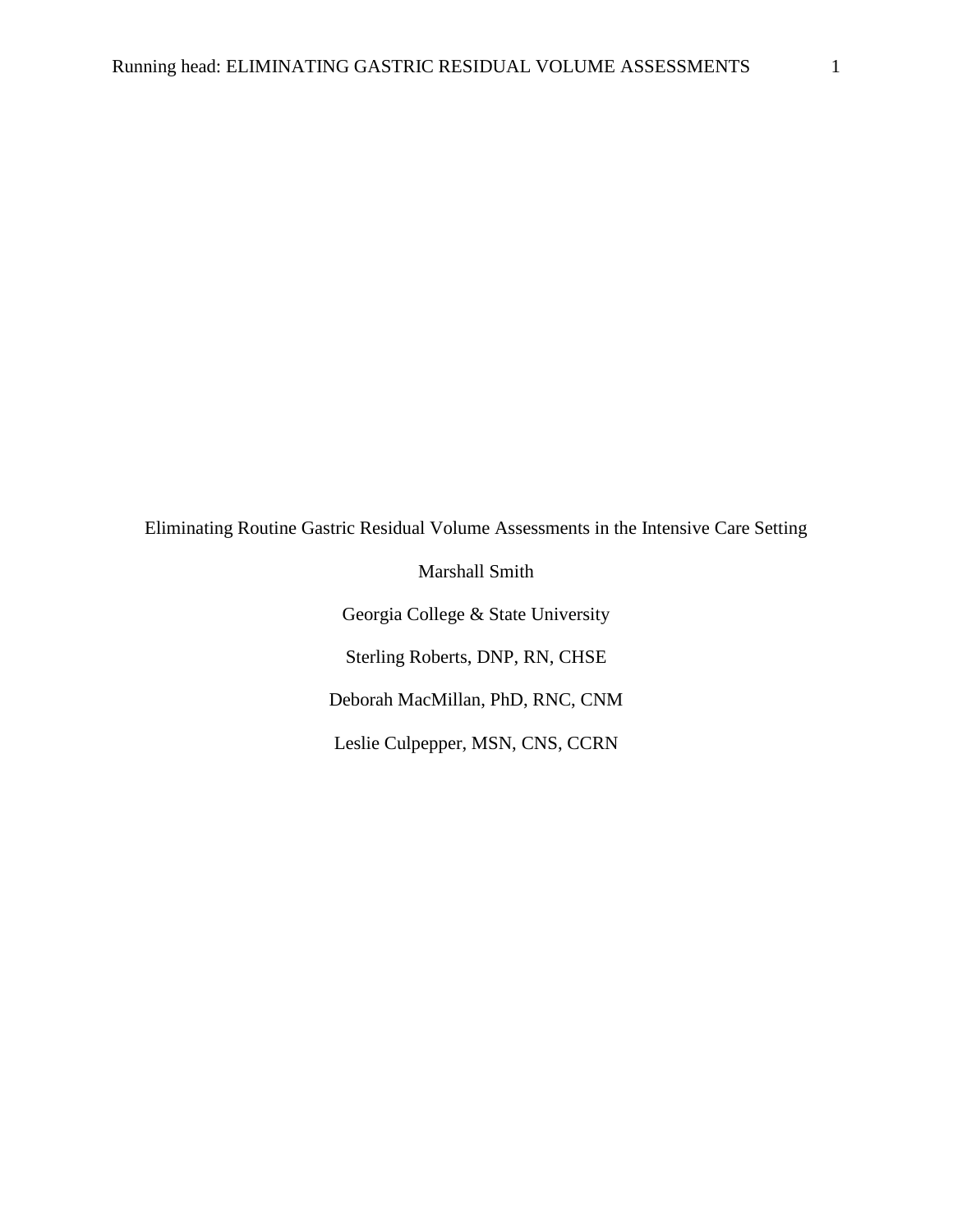#### ELIMINATING GASTRIC RESIDUAL VOLUME ASSESSMENTS  $2$

#### Table of Contents

| Abstract                                      | 3              |
|-----------------------------------------------|----------------|
| Chapter I                                     | $\overline{4}$ |
| Problem Statement                             | 5              |
| Purpose of the Project                        | 6              |
| <b>Clinical Questions</b>                     | $\overline{7}$ |
| Needs Assessment and Credibility              | 7              |
| Feasibility and Background                    | 8              |
| Chapter II: Review of Literature              | 9              |
| Synthesis of Evidence                         | 12             |
| <b>Stakeholder and Organizational Sources</b> | 13             |
| Conceptual Theories                           | 13             |
| Chapter III: Methodology and Design           | 18             |
| <b>Chapter IV: Results</b>                    | 21             |
| <b>Sample Description</b>                     | 21             |
| <b>Clinical Questions</b>                     | 24             |
| <b>Chapter V: Conclusions</b>                 | 27             |
| <b>Strengths and Limitations</b>              | 28             |
| Implications to Practice and Research         | 30             |
| References                                    | 33             |
| Appendices                                    | 36             |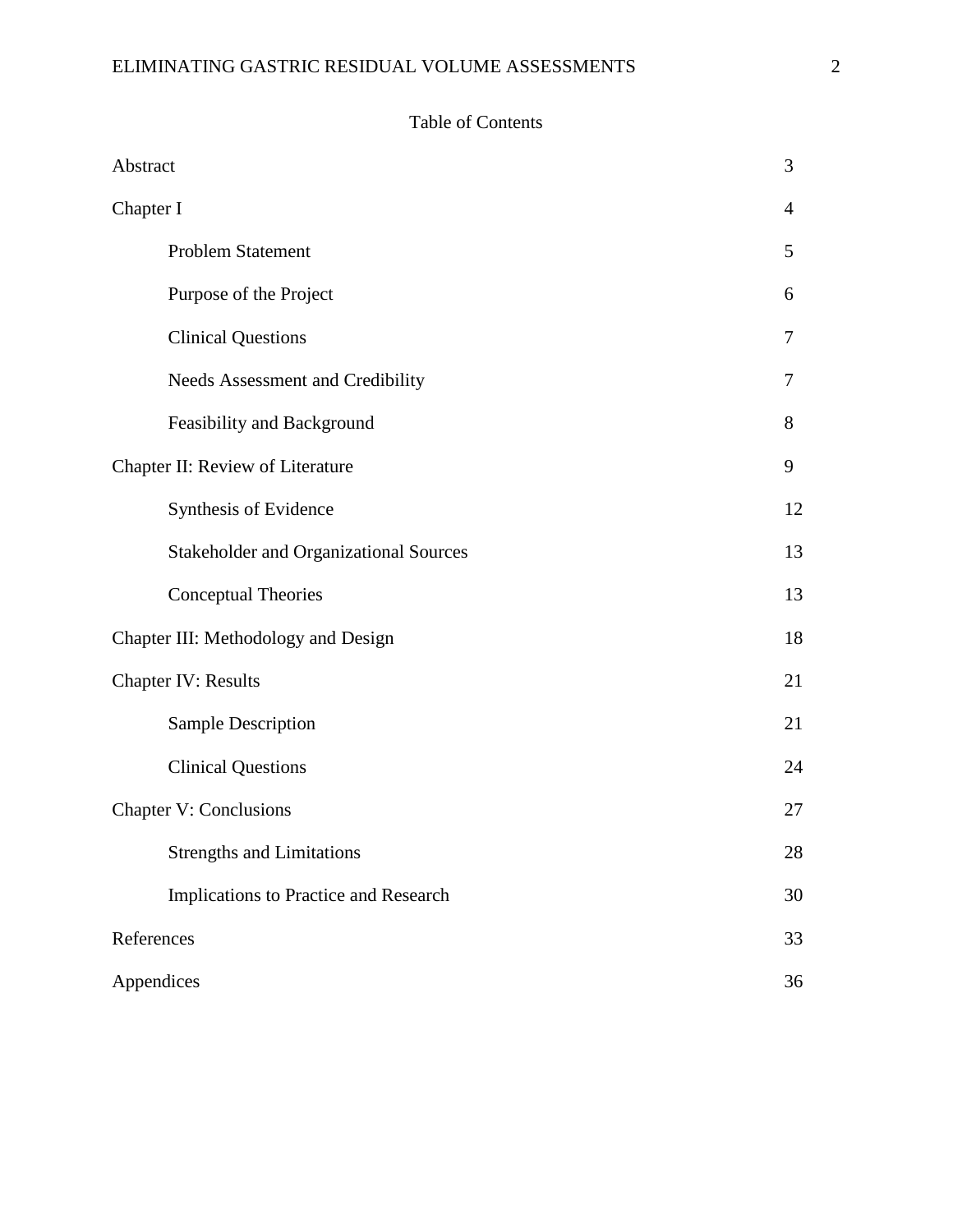#### Abstract

This evidence-based project sought to evaluate the practice change of routine GRV elimination within a 14 bed adult intensive care unit (ICU) at a large teaching hospital in the southeastern United States. For decades, the gold standard to determine tolerance to enteral nutrition (EN) has been routine GRV assessments via aspiration. However, recent studies have concluded the practice ineffective. Critical Care guidelines published in 2016 now recommend cessation of routine GRV assessments (Ozen, et. al, 2018). In-servicing, education, and implementation of a validated protocol from the University of Virginia Medical Center was used to enact the practice change. A 30-day pre-and post-implementation data collection design was conducted to determine effects on total volume of EN received as well as rate of adverse events. There was a significant difference in percentage of EN delivered between the routine group ( $M =$ .60, SD = .17733) and cessation group (M = .81, SD = .12167); *t* (45) = -4.77, *p* = .00, CI = - 0.305 to -0.1238, with no increase in adverse events (emesis, aspiration pneumonia). This data indicates that the elimination of routine GRV assessment is safe and results in improved nutrition provision. Additionally, it indicates use of a protocol for practice change as well as mandatory in-servicing can effectively change nursing practice. This is useful for implementing the practice change across various other units, patient populations, and facilities.

*Keywords*: critical care, enteral nutrition, gastric residual volume, intensive care, nasogastric tube, orogastric tube, percutaneous gastrostomy, tube feeding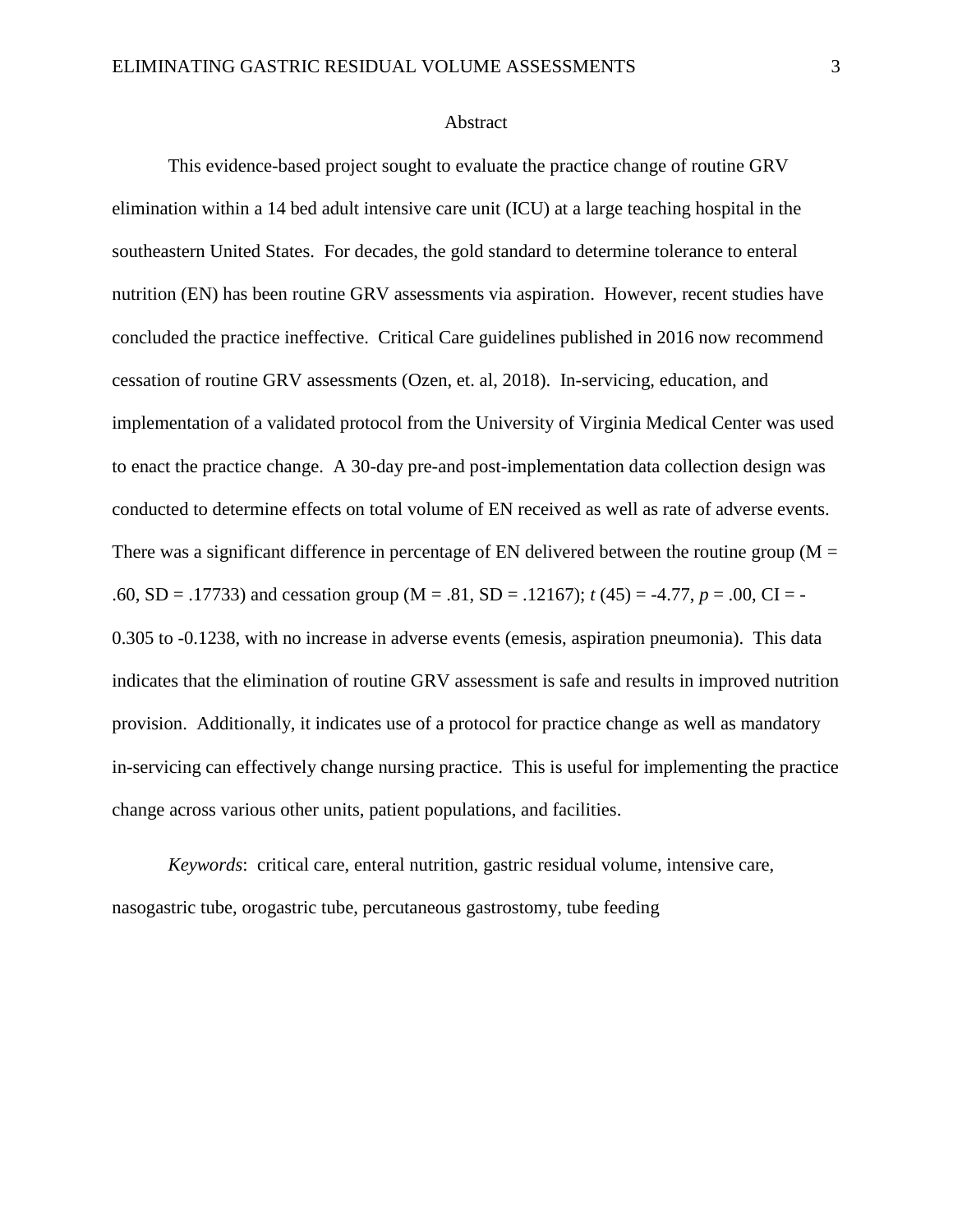Eliminating Routine Gastric Residual Volume Assessments in the Intensive Care Setting

Nutrition, the supply of nourishment to cells, is required for life-sustaining processes. Without proper nutrition homeostasis is not attainable, and a person's life is put in imminent danger. Proper nutrition involves the provision of appropriate amounts of vitamins, minerals, proteins, carbohydrates, fats and overall caloric intake in order to feed the daily demands and physiologic processes of a person's body. Nutrition is even more important when a person's body has been injured or put under large amounts of stress due to complications with their health (Ozen et al., 2018).

Patients requiring medical care, or, more specifically, intensive medical treatments within an intensive care unit (ICU) of a hospital, often require alternative forms of advanced medical therapy to support the healing process. One of these alternative treatment methods is that of nutrition administration when a person is unable to consume oral intake. The most common form of advanced nutritional therapy is that of enteral nutrition (EN). Instituted when a person is unable to consume nutrition orally, but still has a functional gastrointestinal (GI) tract, EN functions to meet basic nutrition needs but also serves to increase intestinal blood flow, maintain the GI mucosal barrier, and stimulate immune response (McClave et al., 2016).

Because many patients within ICU environments are unable to properly consume necessary nutrients orally due to severity of illness(es), requirement of mechanical ventilation, and/or overall debilitation, but maintain functioning GI tracts, EN is a common therapy. Common illnesses and therapies which may make a patient unable to consume oral intake include but are not limited to acute sepsis or septicemia, Acute Respiratory Distress Syndrome (ARDS), Myocardial Infarctions (MI), Cerebrovascular Accidents (CVA), extensive injuries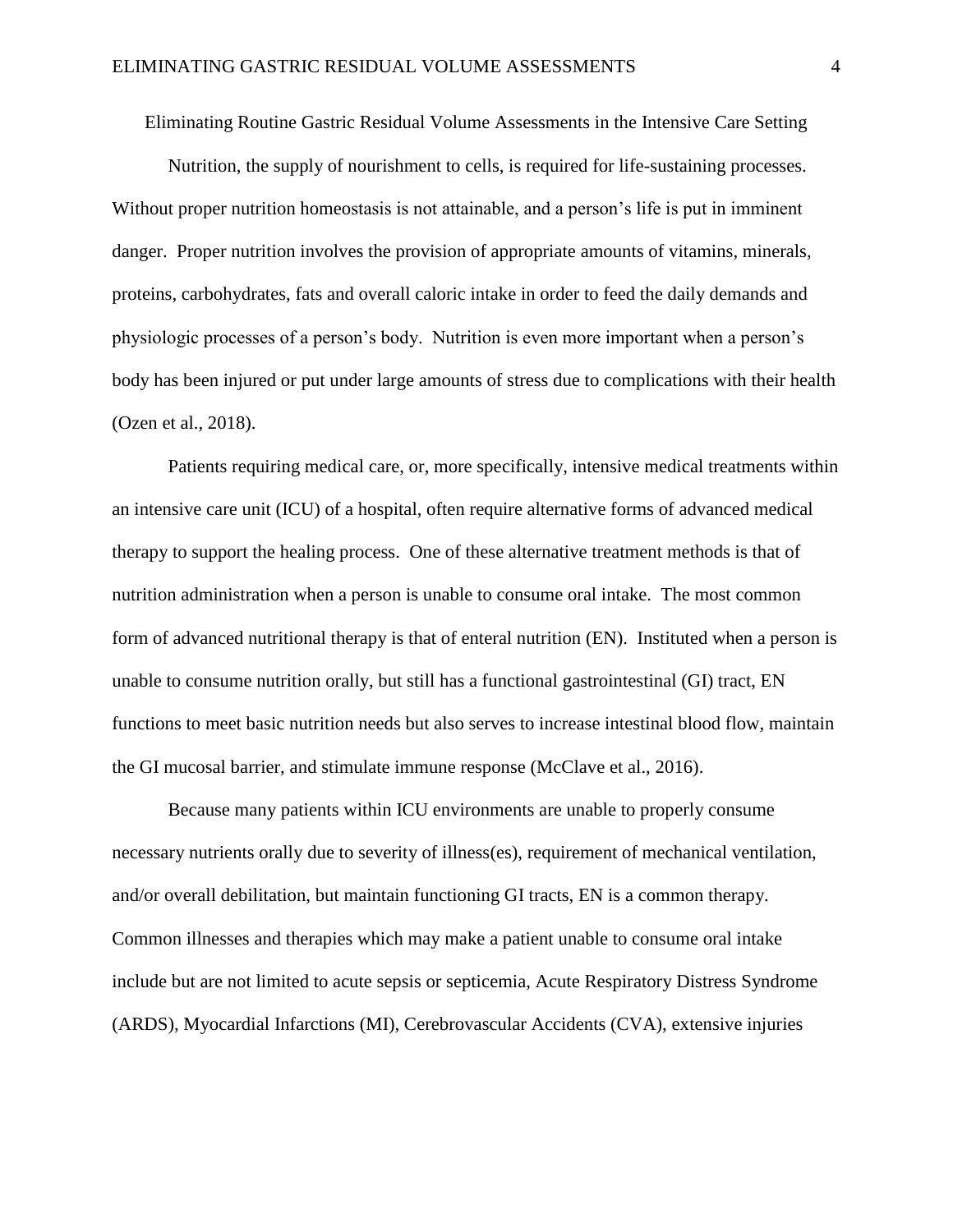from trauma, mechanical ventilation (MV) and Continuous Renal Replacement Therapy (CRRT) (McClave et al., 2016).

A common challenge within the ICU setting is determining tolerance, and success, of provided therapies. Proving tolerance of EN has historically relied on subjective markers completed as routine tasks by nursing staff, specifically, the use of routine GRV assessments. However, this practice has come under recent scrutiny as it may negatively impact overall nutrition administration and may not be an accurate indicator of EN tolerance (Minju & Jiyeon, 2014).

#### **Problem Statement**

According to McClave et al. (2016), current data demonstrates that on average patients do not routinely receive total ordered volume of EN on a daily basis. This discrepancy is linked to several factors including: holding EN for routine nursing care (i.e. daily baths, repositioning, & medication administration), fasting for surgical procedures, ordered diagnostic exams, and suspected or confirmed EN intolerance (McClave et al., 2016). An internal survey conducted at southeastern hospital in 2016 also supported this research, concluding on average patients received only 55% of estimated necessary intake of EN while in ICU (Navicent Health, 2018). Inadequate nutrition and caloric intake can negatively impact several factors related a patient's overall outcome, as malnutrition increases the likelihood of several medical complications, including but not limited to increased length of hospital stay, electrolyte imbalances, impaired wound healing, and increased risk for mortality (Ozen et al., 2016).

Guidelines and recommendations for the provision and tolerance of nutrition have evolved significantly in recent years. This is especially true in the critical care population, where nutrition support in the form of enteral and parenteral nutrition is used to support patient care.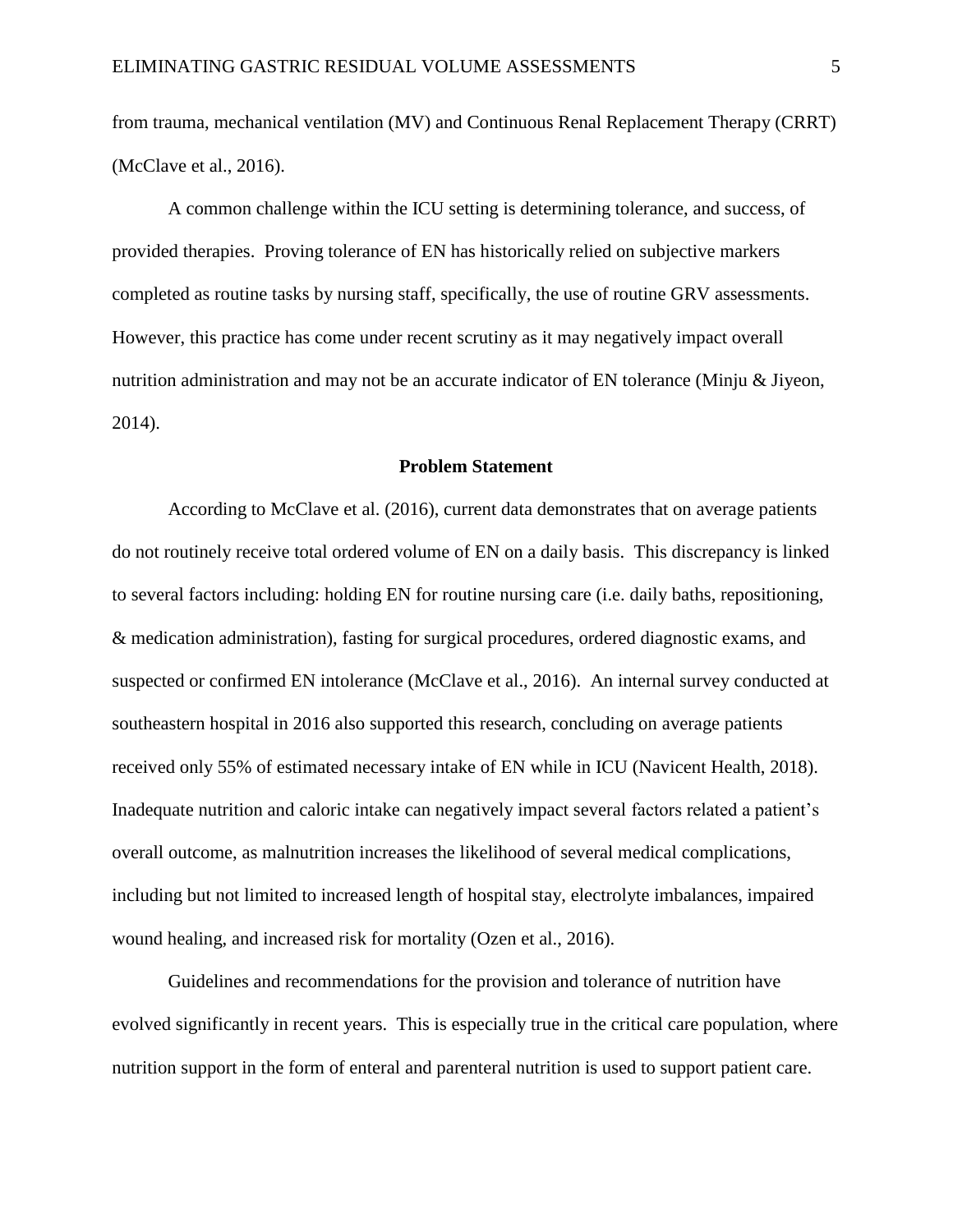Critical care guidelines published in 2016 by the American Society of Parenteral and Enteral Nutrition (ASPEN) and The Society for Critical Care Medicine (SCCM) suggest that GRV not be used to assess tolerance in critical care patients receiving EN. Instead, it is suggested to monitor other markers of intolerance, including emesis and/or abdominal distention (McClave et al., 2016).

Despite these guidelines, adopting this practice change has been difficult. Reasons for this delay are often related to habits and/or work routines that are either slow to change and/or have not aggressively researched evidence-based practice findings related to this issue. Therefore, institutions have sought to adopt the elimination of GRV assessments through enactment of protocols and algorithms that are nursing driven. Developing, adopting, and sustaining these protocols is key to ensuring permanent practice change (Kueny et al., 2015).

#### **Purpose of the Project**

The purpose of this project is to determine the overall effectiveness of the institution of UVA Medical Center enteral feeding guidelines and algorithm on patient care outcomes. In order to address this specific issue more directly, pre- and post-implementation data collection will occur within an intensive care unit at a southeastern facility in an attempt to answer questions related to the care of patients receiving EN. Considering the limited amount of current research available and the need to assess the overall care of ICU patients in general when enacting a practice change, this quality improvement project seeks to determine the impact to patient care and condition with implementation of a new EN protocol which eliminates routine GRV assessments. This project aimed to address the following clinical questions: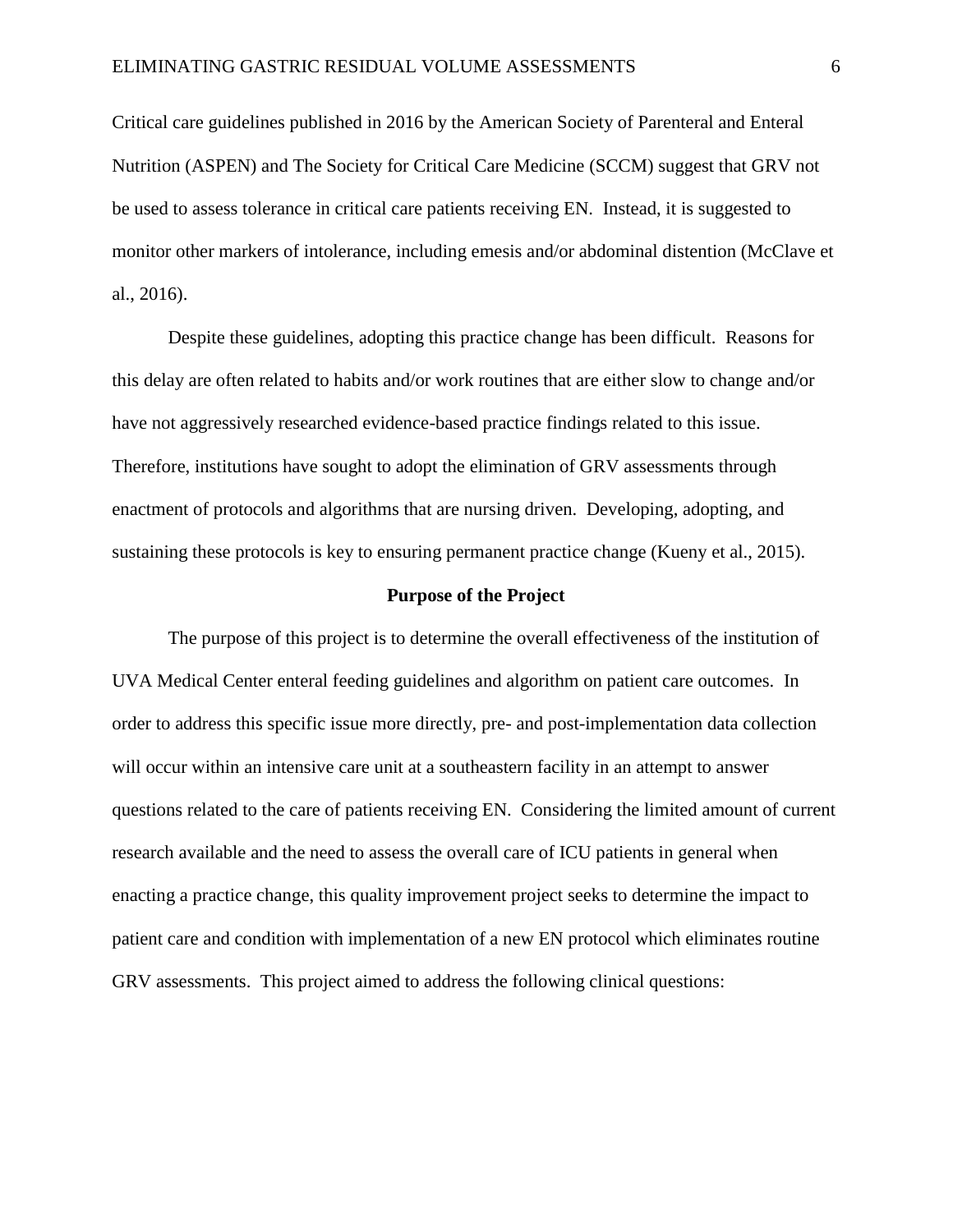#### **Clinical Questions:**

- 1. For patients receiving EN, does cessation of routine GRV assessments lead to increases in total received EN as compared to performing routine GRV assessments?
- 2. For ICU patients receiving EN, what effect does cessation of GRV assessments have on incidence of emesis as compared to performing routine GRV assessment?
- 3. For ICU patients receiving EN, what effect does cessation of GRV assessments have on incidence of aspiration pneumonia as compared to performing routine GRV assessment?
- 4. Among nursing staff providing EN, does participation in mandatory in-service training demonstrate compliance with cessation of GRV assessment guidelines after implementation in the pilot unit when no order is present?

#### **Needs Assessment and Credibility**

This quality improvement project was designed to determine the success of the implementation of a planned evidence-based practice change to eliminate the current nursing practice standard of routine GRV assessments every four hours in all patients receiving gastric EN. Malnutrition increases the likelihood of several medical complications, including but not limited to increased length of hospital stay, impaired wound healing and increased mortality rates (Tume et al., 2017). For several years one of the most common practices for monitoring EN tolerability has been that of GRV assessment. As stated by Ozen et al. (2018) the basis of GRV assessments involves monitoring EN tolerance through the periodic visualization of gastric content via feeding tube aspiration. In theory this gives the provider information on the patient's overall ability to tolerate EN. Though this has been a commonly accepted approach to EN tolerance, recent indicators suggest GRV assessments are no longer recommended as a primary way to assess overall EN tolerance in critical care environments (Ozen et al., 2018). Baseline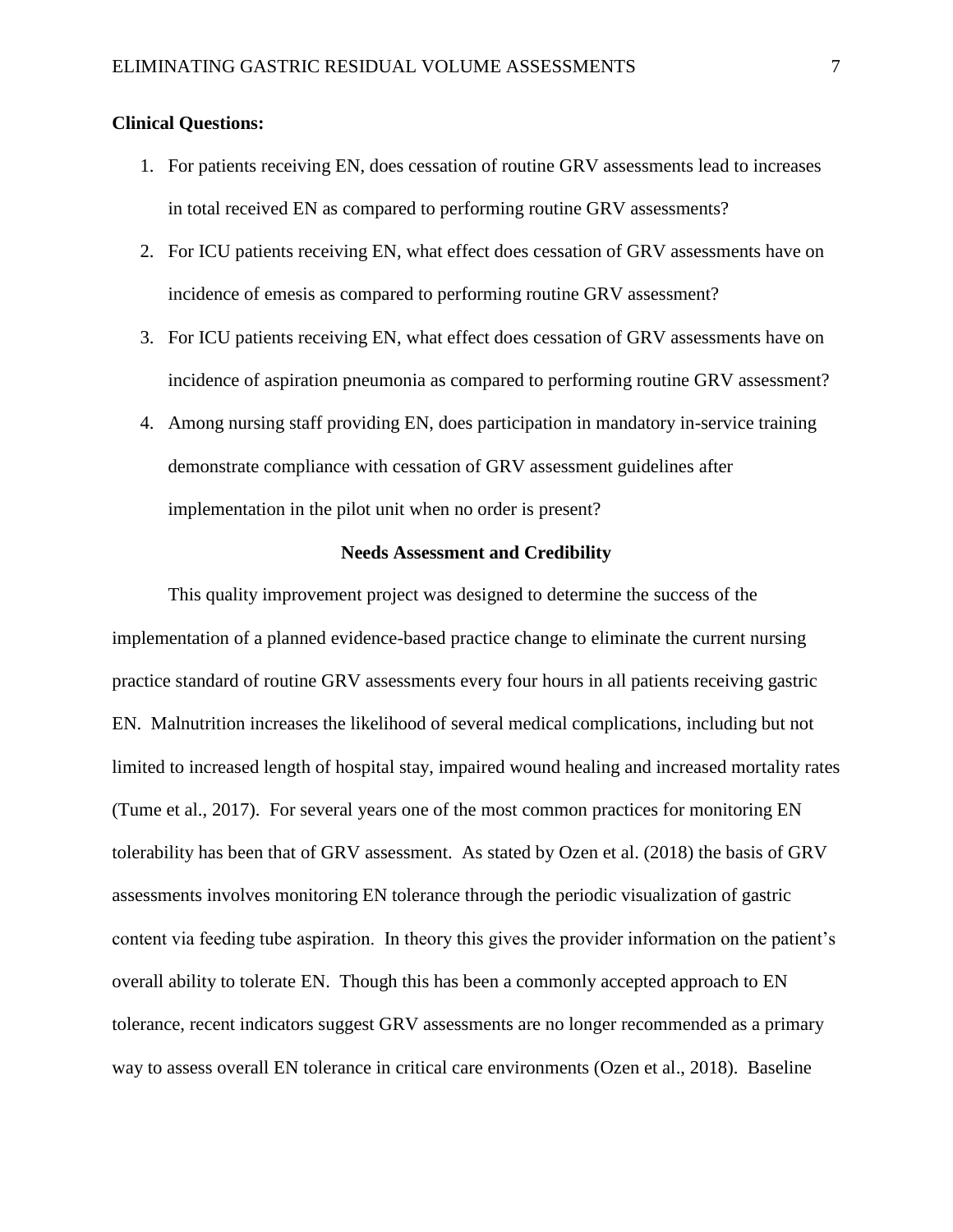studies demonstrate clearly that the practice of routine GRV assessments leads to inadequate nutrition provision, thus increasing the likelihood of these complications. This, coupled with guidelines suggesting cessation of routine GRV assessments, highlights the need for a practice change within the organization.

As healthcare organizations seek to implement evidence-based guidelines, use of protocols have shown increased compliance (Parrish & McCray, 2019). Evidence quality is essential to development of guidelines which can be used in clinical practice (Bhaumik, 2017). Additionally, it is important to verify the applicability of guidelines to the selected patient population. Guidelines published by the UVA Medical Center have shown efficacy across a patient population similar in scope to those found at the southeastern hosiptal. Credibility of these UVA Medical Center guidelines and algorithm were determined through analysis of multiple factors, assuring elimination of bias as well as demonstrating quality of evidence through the selection process. Therefore, the goal of this project is to assess the successful implementation of the evidence-based UVA Medical Center guidelines and algorithm for cessation of GRV assessments.

#### **Feasibility and Background**

The location of this project is a 14-bed adult ICU within an acute-care hospital in the southeastern United States. Current practice within the southeastern acute-care hospital requires GRV to be monitored every four hours in patients receiving EN, with EN to be held for a previously determined period of time if GRV exceed 400 milliliters. This is a nursing task and is completed by the nurse assigned to provide care each shift (Navicent Health, 2018).

Approval for this quality improvement project was obtained from the Institutional Review Boards (IRB) at both Navicent Health and Georgia College & State University (GCSU).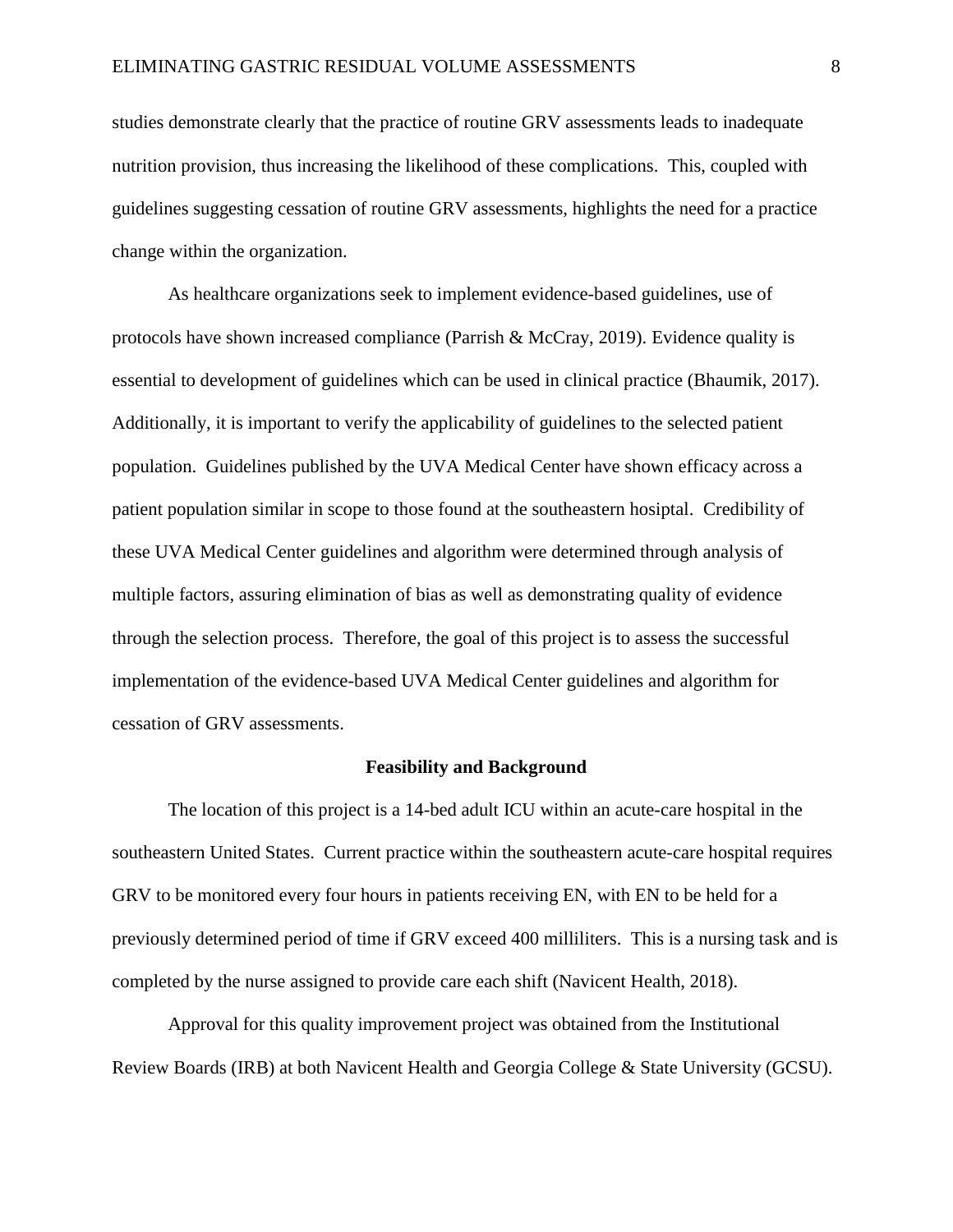As stated previously, this project design is based upon the concepts from the UVA Medical Center's *Clinical Decision Tool for Transitioning Away From GRV Checks*. Though there are many concepts listed within this tool regarding EN delivery and monitoring, the foundation revolves around the elimination of routine GRV assessments within nursing units (Parrish & McCray, 2019).

Permission was received from the UVA Medical Center for implementation of the published Gastric Residual Algorithm. The nurse education intervention portion of the project occurred through in-servicing within the unit. In-services occurred over multiple varied days and times. Additional printed education material was posted within the unit for nursing staff reference. Data collection was completed by the primary investigator (PI) via the facilities' electronic medical record (EMR) in the form of chart reviews conducted utilizing Cerner® PowerChart™. There were no financial expenditures associated with the design and implementation of this practice change.

#### **Review of Literature**

Many of the reviewed findings examine the practice of GRV checks, nurses' attitudes, and beliefs surrounding the practice, and the evidence supporting elimination of the practice. Two databases were utilized in order to search for applicable research and reviews: PubMed and Cumulative Index of Nursing and Allied Health Literature (CINAHL®) Complete. These databases were also combined with searches within the online journals: Nutrition in Clinical Practice (NCP) and the Journal of Parenteral and Enteral Nutrition (JPEN), both publications of the American Society of Parenteral and Enteral Nutrition (ASPEN). Initial search parameters limited results to the past five years; however, review of results identified limited evidence-based studies demonstrating safety with elimination of routine GRV assessments. A review of Critical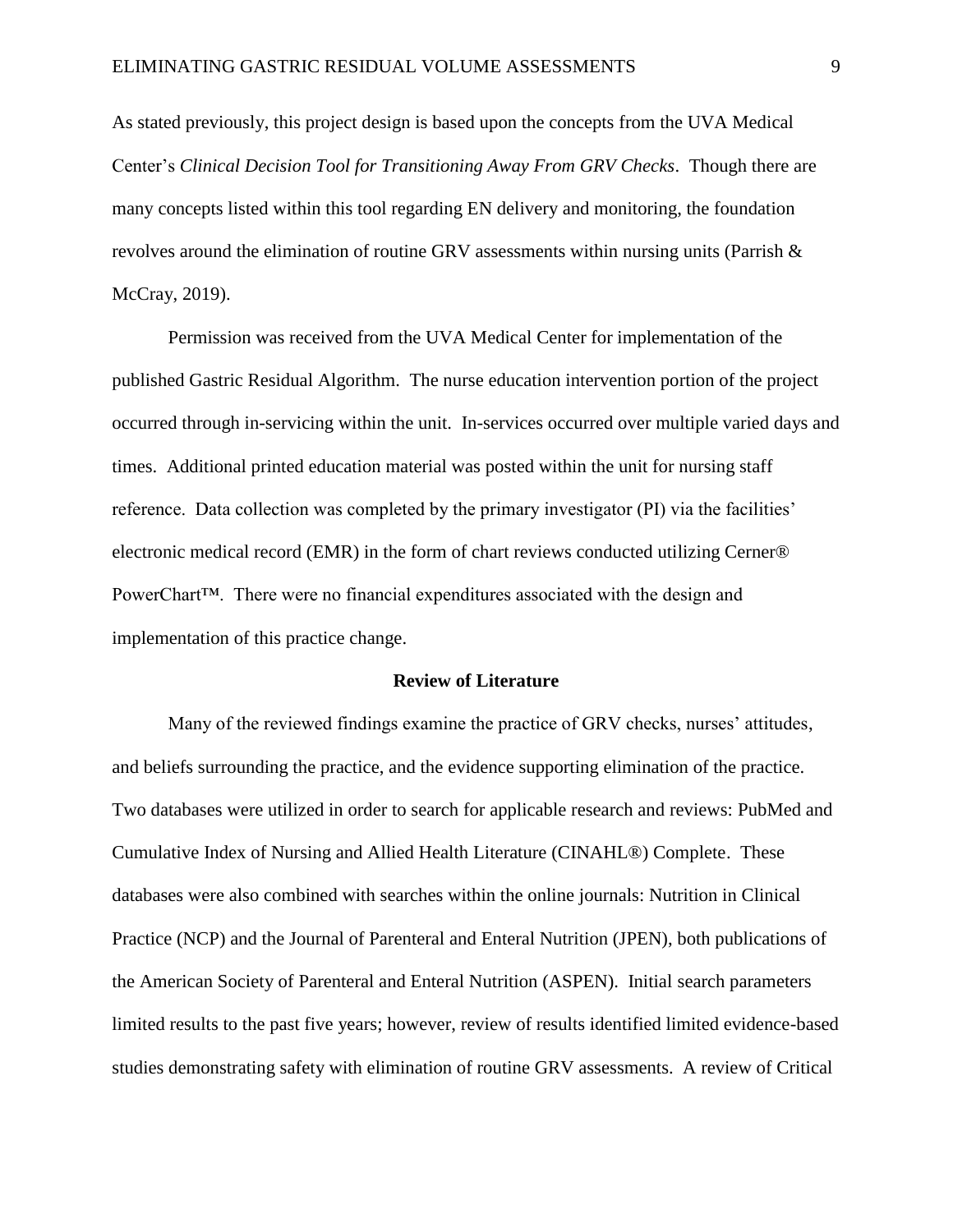Care Guidelines in Nutrition Support, published by McClave et al. (2016), led to identification of additional sources dated 2010-2013. Therefore, in an effort to include literature that is both current and applicable, search parameters were expanded slightly to include study date ranges 2010-2019, with the majority of studies chosen occurring between 2013 and 2019.

The following key phrases were utilized to search both databases and the online journals: *critical care, enteral nutrition, gastric residual volume, intensive care, nasogastric tube, orogastric tube, percutaneous gastrostomy,* and *tube feeding*. The initial search of *gastric residual volume* yielded a total of 1,084 articles from combined sources. After the addition of another keyword, *enteral*, search results were filtered to 152 articles or summaries. Review of these results and elimination of duplicates yielded a total of 47 records for screening.

#### **Selection**

Of the 47 records screened for inclusion in the literature review, exclusion criteria employed eliminated nineteen, resulting in a total of 28 full-text articles reviewed for eligibility. The primary form of exclusion was in determining study completion versus opinion-based article or commentary. Of the 28 remaining, additional exclusion criteria primarily focused on the target population, with an additional 11 studies eliminated due to applicability specifically to the neonatal population only.

Of the 17 articles included in the review 13 were of quantitative analysis, three were qualitative, and one was both quantitative and qualitative. Two major themes emerged: the current practice of nursing staffs and nursing perspectives of GRV assessment and in comparison, multiple bedside trials determining value, or lack thereof, or direct GRV measurements to determine tolerance of EN. Surveys completed by Ozen et al. (2018), Ahmed et al. (2012) and Metheny et al. (2012) performed assessments centered around bedside nurses'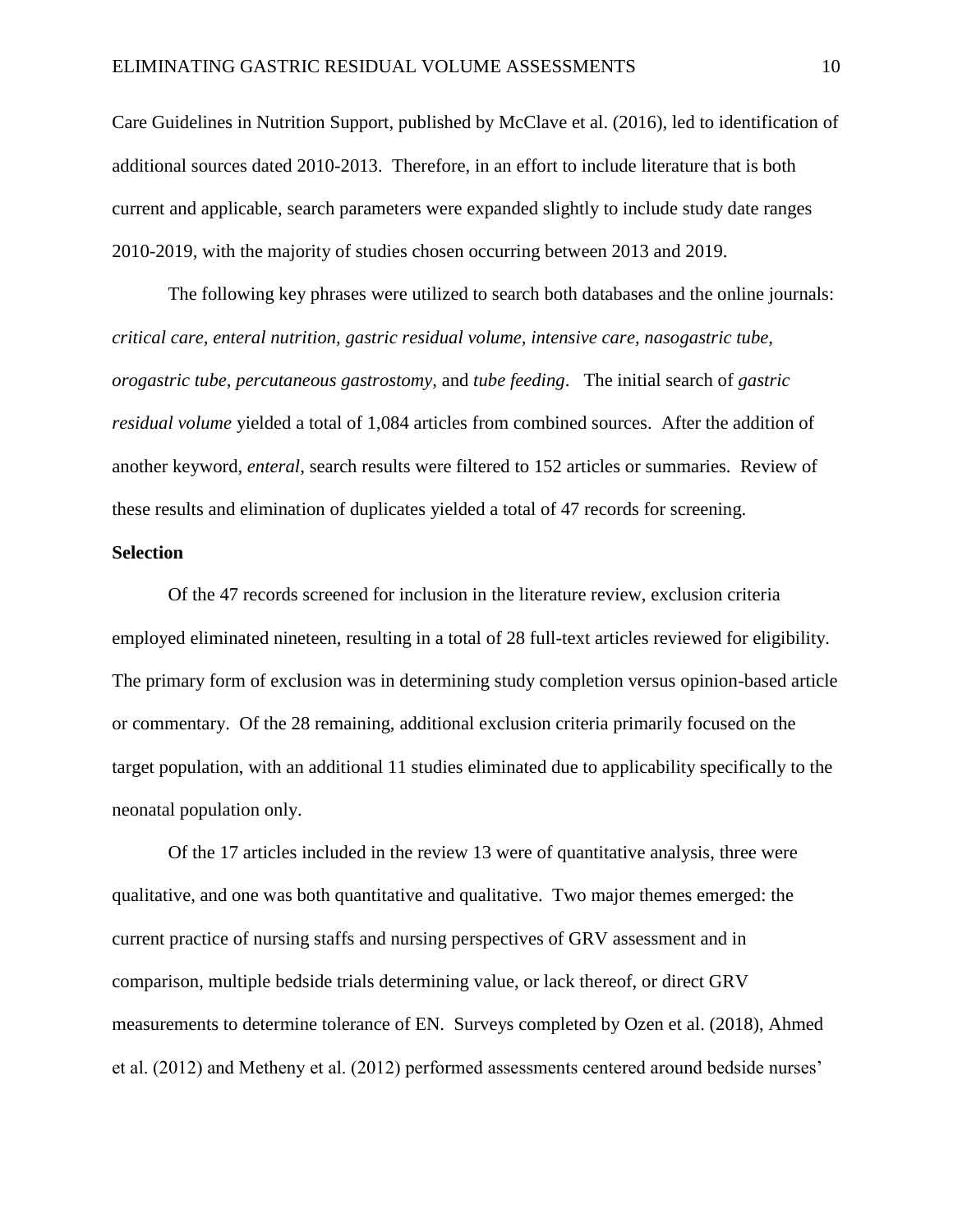perspectives and current practices regarding the topic. A study by Ozen et al. (2018) found that it was more common for nurses with five or more years of experience to monitor GRV than those with less experience ( $p = 0.004$ ). Similarly, Ahmed, Le, Kaitha, Morton & Ali (2012), surveyed 582 bedside ICU nurses and found that aspiration risks and potential intolerance were the most common concerns and reasons for withholding EN; however, there was no consensus established among nurses regarding when to withhold EN based on these factors.

Lastly, a national survey conducted by Metheny et al. in 2012 also found inconsistencies nursing perspectives of EN tolerance. Of 2,298 nurses surveyed, multiple discrepancies were found regarding when EN was withheld based on GRV assessments. Results showed that most nurses withheld EN when gastric residuals reached between 200-250 milliliters (ml), while only 12.6% stated they began withholding once GRV reached 500 ml (Methany, Mills & Stewart, 2012).

Perhaps even more important than nursing perspective regarding GRV practices, this review also sought to determine the current evidence for routine use of GRV. Regarding the multiple quantitative articles resulting in recommendations and conclusions based on patient outcomes, statistical data suggests there is little to no correlation in frequent direct GRV aspirational assessments and reduction of unwarranted outcomes such as increased aspiration risk, increased MV support and/or duration, increased ICU length-of-stay, or mortality. One prospective randomized controlled trial compared tolerance and outcomes in patients receiving EN both with and without GRV assessments. Findings of this study resulted in an increased volume of EN received and no association between GRV measures and adverse events, outcomes, or complications (Reignier et al., 2013).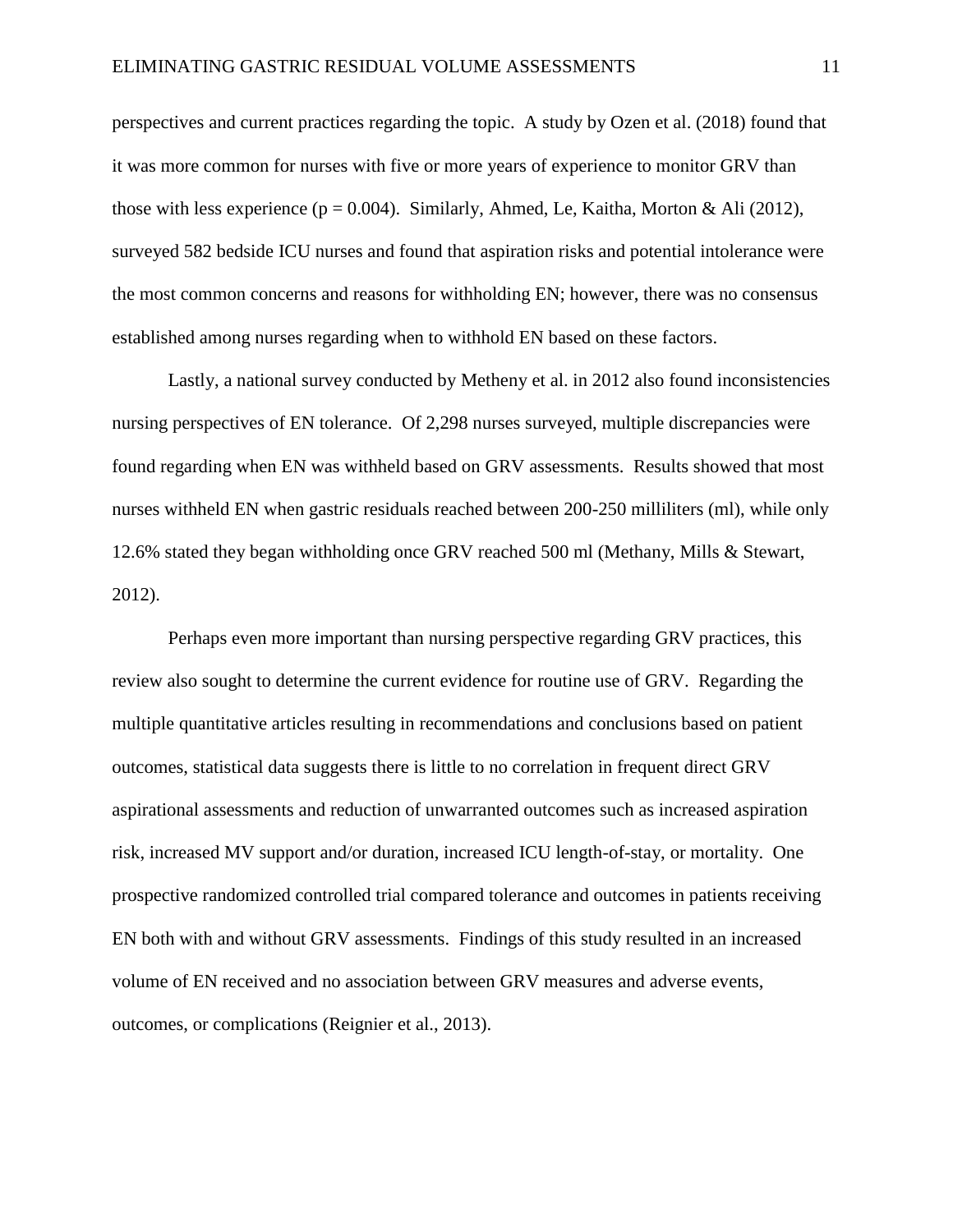#### **Synthesis of Evidence**

GRV assessments provide a direct visual analysis of the amount of EN content within the stomach, but much speculation persists as to the accuracy of this visual analysis and whether frequent monitoring of GRV actually promotes quality outcomes. Additionally, there is no evidence-based marker which proves tolerance or intolerance of EN based on frequent direct aspirational assessment. This large variation in objective criteria has led opinions to vary greatly on what defines an elevated GRV and how to respond to elevated GRV. Multiple qualitative and quantitative studies have demonstrated the inaccuracies of GRV assessments as well as no documented improvements in patient outcomes associated with routine GRV aspirational assessments. This research, coupled with current ICU guidelines recommending cessation of GRV assessments, demonstrates adequate evidence to consider practice change within the ICU for elimination of frequent GRV assessments (McClave et al., 2016).

#### **Limitations of Evidence**

Limitations of this review revolved around limited availability of research completed within the past five years. This required expanding search criteria to include the last eight years as opposed to a more optimal time frame of a five-year period. An additional limitation was one of the available articles was limited to abstract review versus full text, which limited available useful data. Despite evidence-based guidelines that suggest elimination of routine GRV assessments to be a positive step forward regarding enteral nutrition management, there is a lack of clear research studies that demonstrate the overall safety and efficacy.

#### **Strengths of Evidence**

Although still a relatively new practice, literature supports the practice change of no longer using aspiration of GRV as a focus for advanced nutritional tolerance. Considering the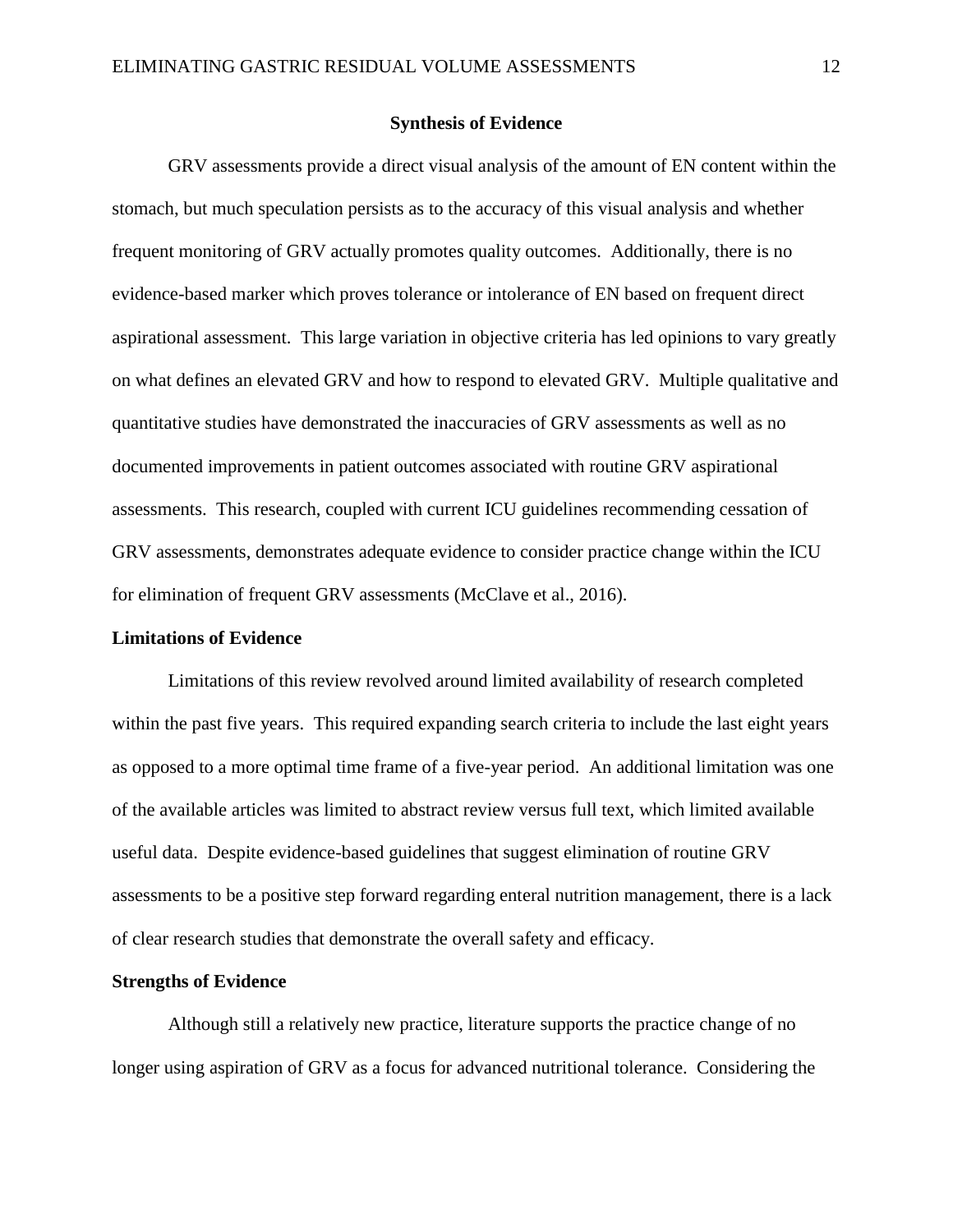risk factors associated this practice, many publications no longer support the use of GRV assessment as recommendations for current practice. Considering current research and the proposed study location, substantial improvements of patient outcomes in such a large healthcare facility should be considered.

#### **Stakeholder and Organizational Sources**

The southeastern hospital is an educational facility with a culture known for acceptance of change based on evidence-based practice. The southeastern hospital provides numerous medical services which are vital to the overall health and wellbeing of the surrounding public, and it prides itself in promoting direct patient care initiatives. As stated on their website, their core values include Integrity, Respect, Ownership and Caring as the foundation to their organizational excellence. At the forefront of these values is that of bedside patient interaction and care (Navicent Health, 2018). Interviews with critical care intensivists, ICU clinical nurse specialists, bedside clinical nursing staff, and nursing administration reveal the institution's commitment to evidence-based care, improving patient outcomes, and a desire to streamline nursing workloads for the foreseeable future. Of those interviewed, no objections were made regarding the institution of the UVA Medical Center guideline and algorithm nor the foundation of this project.

#### **Conceptual Theories**

The framework associated with this project encompasses concepts from both Lewin's Theory of Planned Change and Melnyk's Seven Steps of Evidenced-Based Practice (EBP). Because the UVA Medical Center algorithm is a change in nursing practice that has been a part of critical care culture for decades, it will require an approach that is measured and complete. Changes in practice require careful planning and combined efforts in order to achieve sustained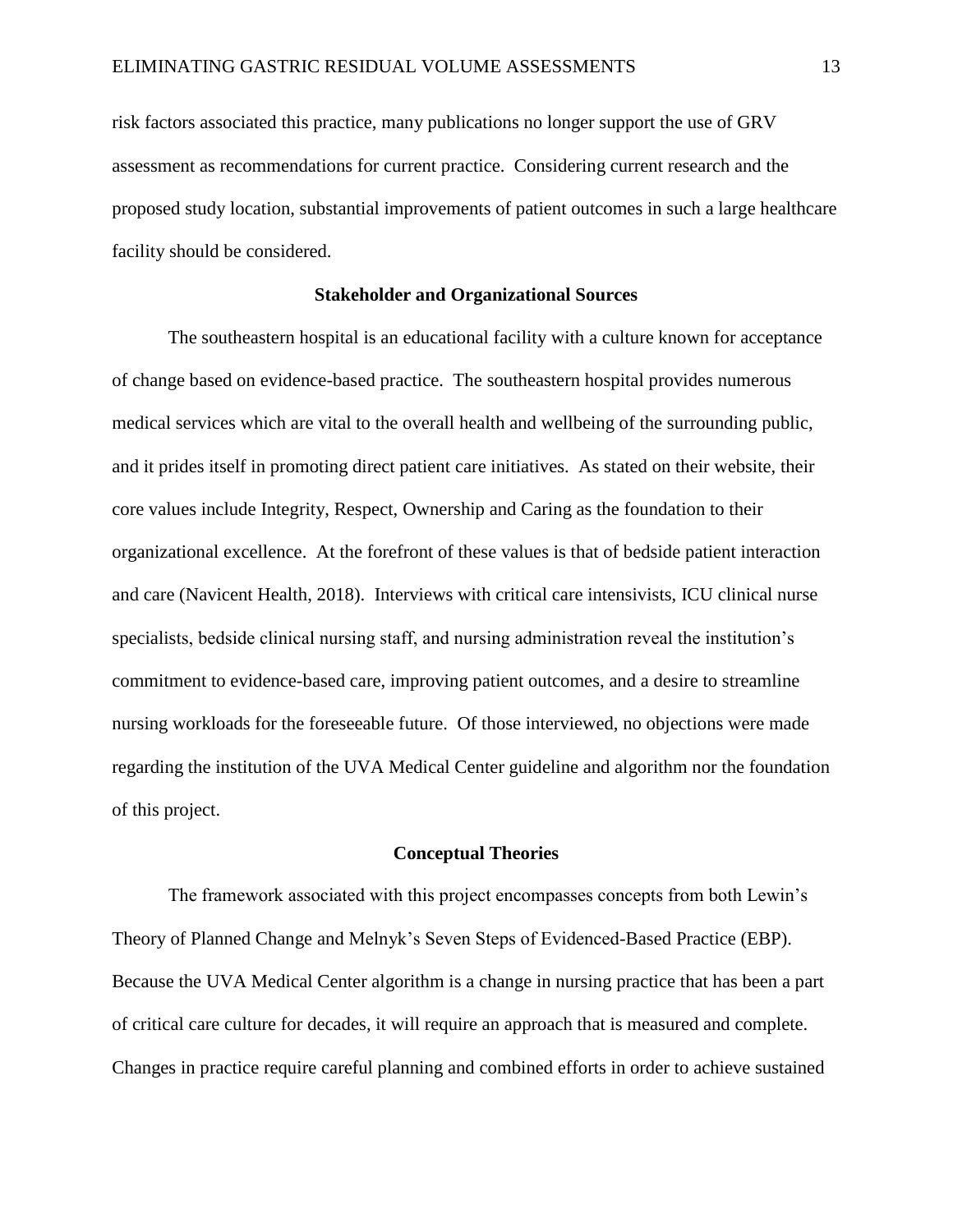transformation and ensure patient safety. Therefore, it is important to utilize a change theory which can provide the structure for change implementation.

#### **Lewin's Theory of Planned Change**

The Lewin Theory of Planned Change (LTPC) is a process encompassing three steps that need to occur before an organization or group accepts a change of practice or mindset: Unfreezing, Moving and Refreezing. The first step is referred to as *Unfreezing*, which involves a detailed assessment to determine what practice is currently being used, what data or preferences determine why this practice is used, and why a change in strategic plan is necessary for future implementation. This step is generally viewed as the most challenging part of the LTPC, especially when referring to a larger organization or corporation, because it typically involves universal acceptance that a current practice is limited and/or obsolete (Mitchell, 2013). Although this step might not require a complete overhaul of a particular nursing practice from a foundational level, it can certainly lead to significant complications such as resistance or stress within an organization even when modifications are perceived to be minor (Shirey, 2013).

The second attribute to the LTPC model is *Moving*, or the implementation of the new plan or strategy within the chosen setting. This part of the LTPC is widely considered to be the most time consuming, as adopting new a new practice change usually requires sufficient time to fully take effect. Patience is vital regarding this attribute, as generally not everyone will accept the change in practice immediately (Mitchell, 2013). Even if current research dictates the need for a change in practice this does not mean that all of those involved will be accepting or remember the strategy change initially. Open communication is also very important regarding moving, as using respectful reminders of the practice change will many times be necessary (Shirey, 2013).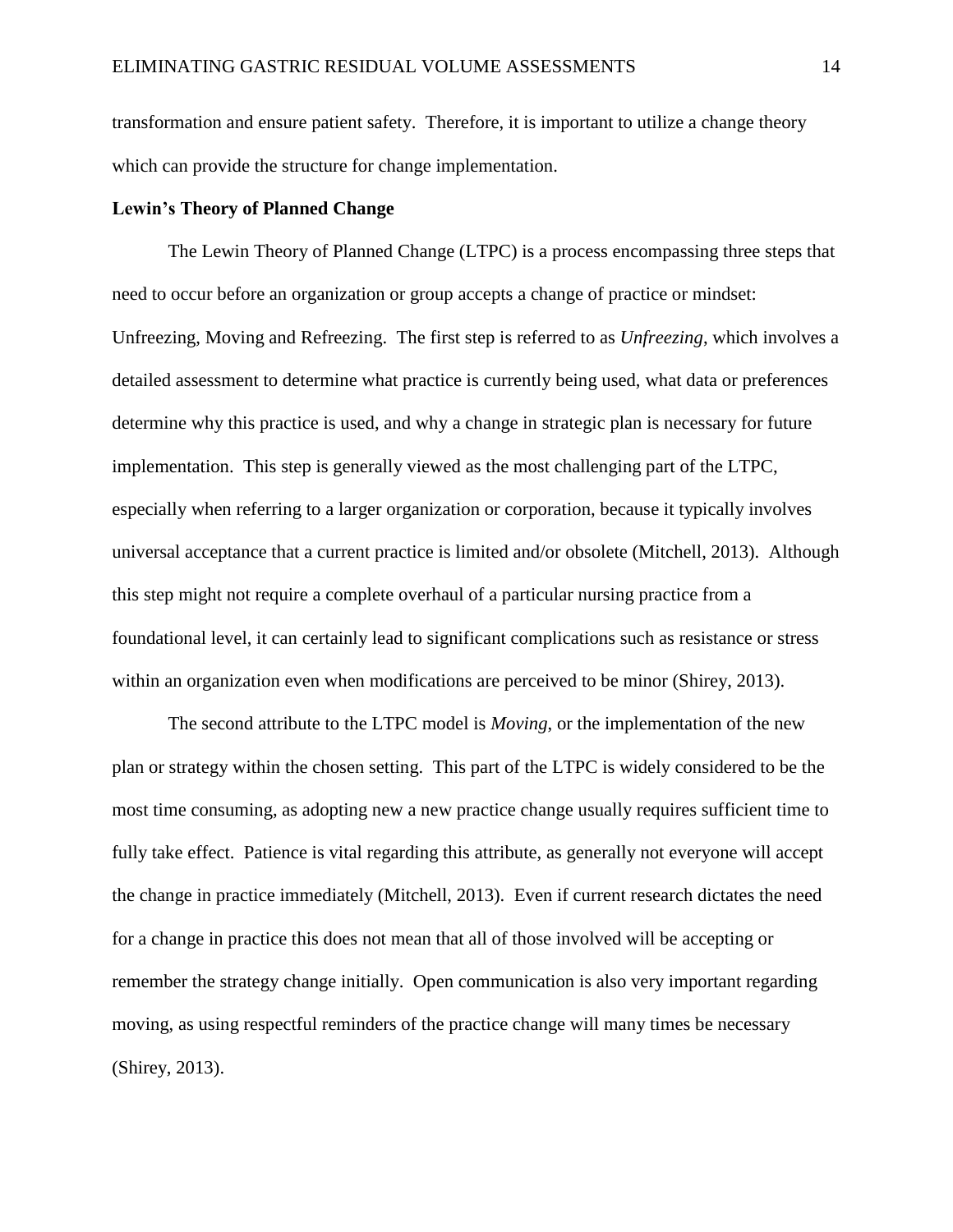Specifically, this step involved the implementation of a new EN protocol for the ICU and education regarding this practice change. As stated previously, in-service training sessions were held for the nursing staff before implementation of the new protocol. The nursing staff was also provided with supplemental education material for review, as well as a copy of the UVA GRV algorithm (see appendices).

The final part of the LTPC is *Refreezing*. Refreezing is established when data and organizational compliance is ready to officially make the new strategic plan of action part of its new practice guidelines. Though this will take some time to establish regarding this specific plan of action, it is nonetheless necessary to perform the aforementioned steps of unfreezing and moving in order for refreezing to take effect (Mitchell, 2013). The goal of this project is to have sufficient amount of data to support the elimination of routine GRV assessments and to have this practice change fully implemented for all future patients throughout the southeastern hospital facility.

#### **Melnyk's Seven Steps of Evidenced-Based Practice**

In order to further evaluate the effectiveness of this evidenced-based project, Melnyk's seven step approach to implementation of Evidenced-Based Practice (EBP) guidelines was also utilized. This approach to EBP guideline implementation consists of seven steps intended to apply the most therapeutic practice methods to current practice which have been deemed effective through clinical trial designs and results (Melnyk, Gallagher-Ford, Fineout-Overholt, 2016). Using this practice was beneficial in establishing the outline of the project.

The first of the seven steps, Step Zero, is to *cultivate a spirit of inquiry*. This step is the foundation of a project, as it intends to explain why a particular option is important and worth examining at a more detailed level (Melnyk et al., 2016). Nutrition is a vital primary piece to the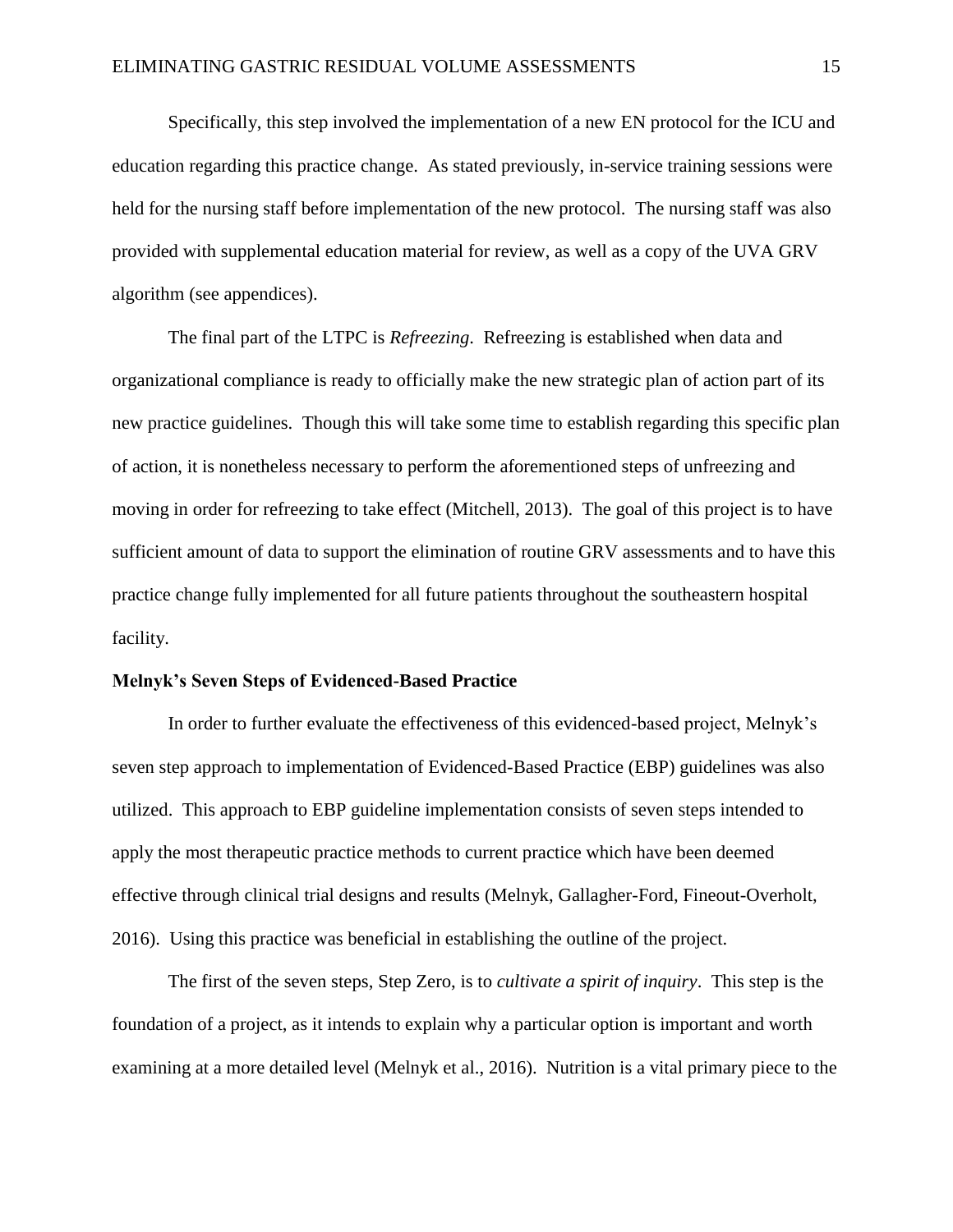life of a human being. This is especially true of a patient requiring intensive care treatment modalities, as the metabolic demands of these patients is typically higher than those who are considered to be healthy. Though somewhat limited in quantity, current research shows support for the elimination/reduction of routine GRV assessments (McClave, et al., 2016). Considering the support garnered from previous studies, further examination could also support this practice change on a broader spectrum across the healthcare landscape.

The next step, Step One, is to address the inquiry in PICOT format: *Patient/Problem, Intervention, Comparison, Observation & Time* (Melnyk, Gallagher-Ford, Fineout-Overholt, 2016). This format aided greatly in the overall development of the project and recording of the data, as it helped to ask questions of the overall analysis. Addressing the problem specifically, assigning the population to be assessed, establishing the specific intervention to be initiated by the researcher, determining a comparison group to review differences and similarities, and focusing on a time period for analysis were all equally important steps to implement for analysis.

Step Two of the EBP process revolves around finding the best available evidence addressing the topic that has already been recorded ((Melnyk et al., 2016). Although the topic of eliminating routine GRV assessments has only been addressed aggressively in recent years, initial research displays promise and actually supports this practice change; however, the topic is still relatively new and will require more established data in order to be considered standard at a broader level.

Step Three of the EBP process is the analysis of the current evidence available. Finding statistics that addresses the topic is one thing, but determining their overall relevancy and reliability is more important. Analyzing the data thoroughly will also generally narrow the spectrum of the supporting evidence. It is important to obtain as much evidence as possible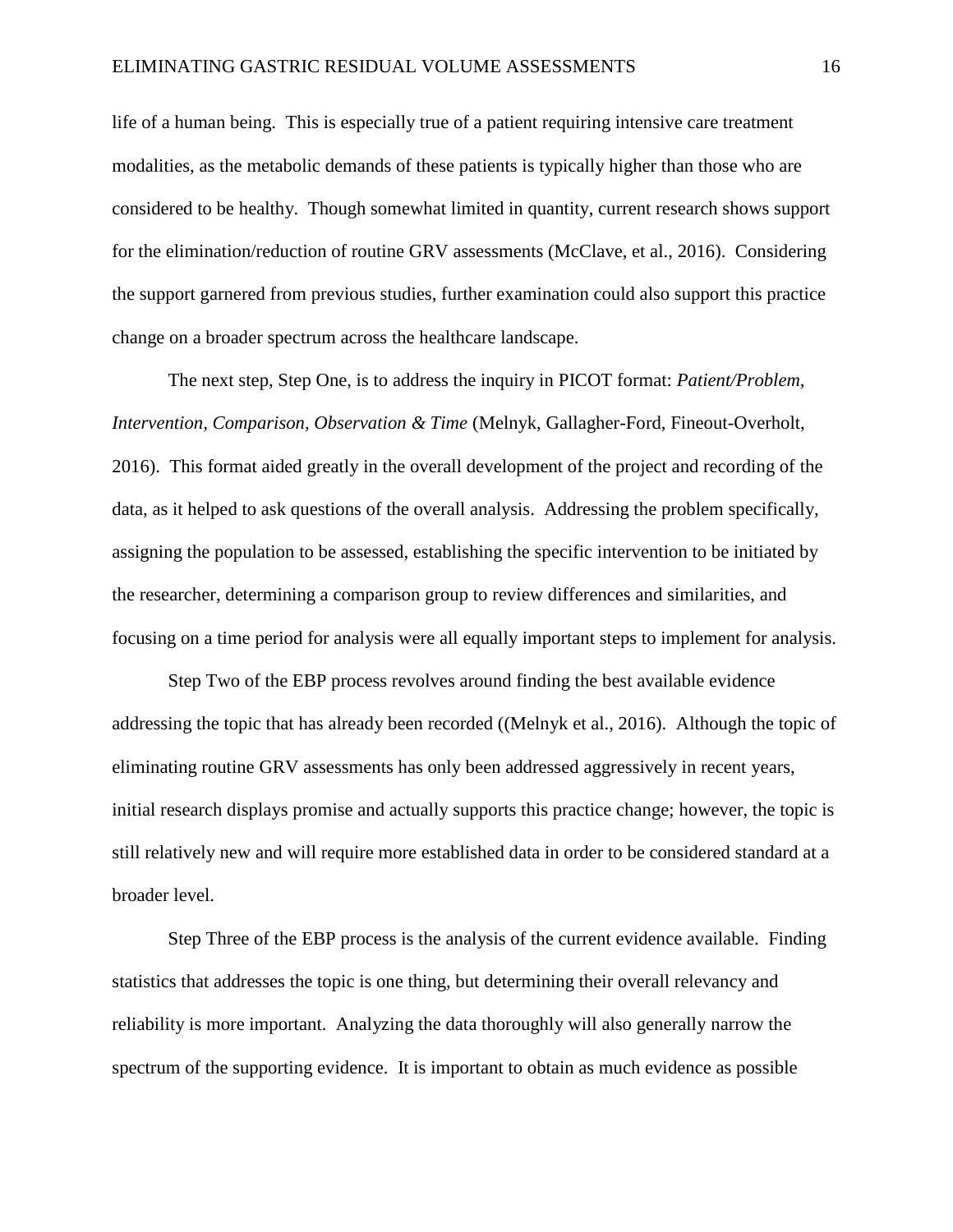when attempting to implement a practice change, however it is more important that data collected is from reputable sources and is a minimal risk for being subject to bias (Melnyk et al., 2016).

Step Four of the EBP process is stated as follows: *integrate the evidence with clinical expertise and patient preferences and values*. This step attempts to answer the question of why a particular study and/or intervention is being established. Although current data and research into a topic might warrant further exploration or forms of physical intervention(s), this does not mean that the research or intervention(s) should be implemented. As in the case of routine GRV assessment elimination, it is vital to understand the overall complexities of the assessment process (Melnyk et al., 2016). Current research supports this practice change within the general field of nursing, but how does it affect patients within an intensive care environment? In order to properly assess this concept, the implementation of this study will be specifically located to an intensive care environment with nurses who are trained to assess and intervene in a wide range of critical care modalities, including advanced EN tube placements and maintenance.

Step Five, or evaluating of results, is a required piece of any research project, as supportive and observable data are cornerstones to any EBP research. Without measurable objectives and organized data collections systems, results could be seen as incomplete or invalid. Negative, positive, and inconclusive data should be measured and recorded properly in order to ensure the integrity and authenticity of a project (Melnyk et al., 2016). For this project it is important to document thoroughly the method of data collection, as most data will come from secondary sources. Although this data will be highly useful in determining best practice for patients requiring EN support, secondary data collection also presents the risk of inconsistencies (Reigner, et al., 2013).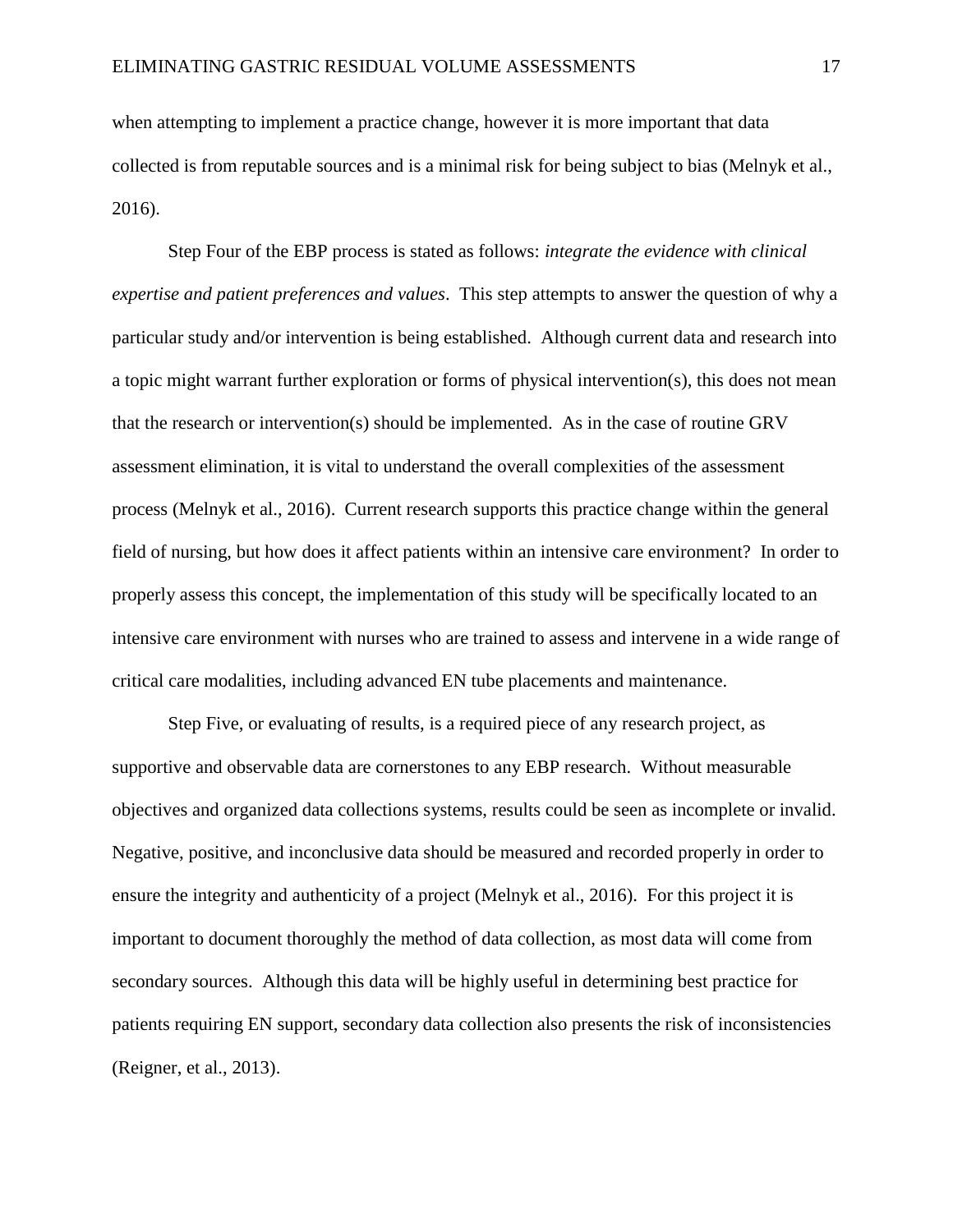Data will be collected via a researcher-developed survey instrument specifically designed for evaluation of this planned practice change. Implementation of the evidence-based guideline will occur after pilot testing the survey tool via a sample population prior to the practice change. This will not only verify the data collection instrument but also validate collection methods.

Lastly, Step Six of the EBP guidelines is an often-overlooked part of the process but is nonetheless a very important aspect of any EBP intervention. This step refers to sharing of information and/or findings. Regardless of whether a project invokes a desired or predictable outcome, its results can generally be seen as a positive influence on clinical practice. Information should be gathered so that it can be shared with those who can apply it properly (Melnyk et al., 2016). For this project, information and results will be shared with intensive care staff and the healthcare organization. This data will be shared in hopes of implementing the practice change house-wide, based on evidence-based guidelines as well as success found at the facility level.

Changes or updates to current nursing practices are largely welcomed within advanced clinical settings, especially when sufficient amounts of research and data support modifications in practice; however, change in practice does not always happen instantly. Mild or moderate resistance to change is often present, especially when it comes to clinical nursing practice within larger healthcare organizations (Shirey, 2013). Patience and repetition are often needed in order for acceptance of the need to modify to take full effect.

#### **Methodology and Design**

This project utilized a pre-post chart review design over a 60-day period within the adult ICU at southeastern hospital facility and analyzed multiple critically-ill patients impacted by numerous disease processes. The direct requirement for inclusion was limited to patients who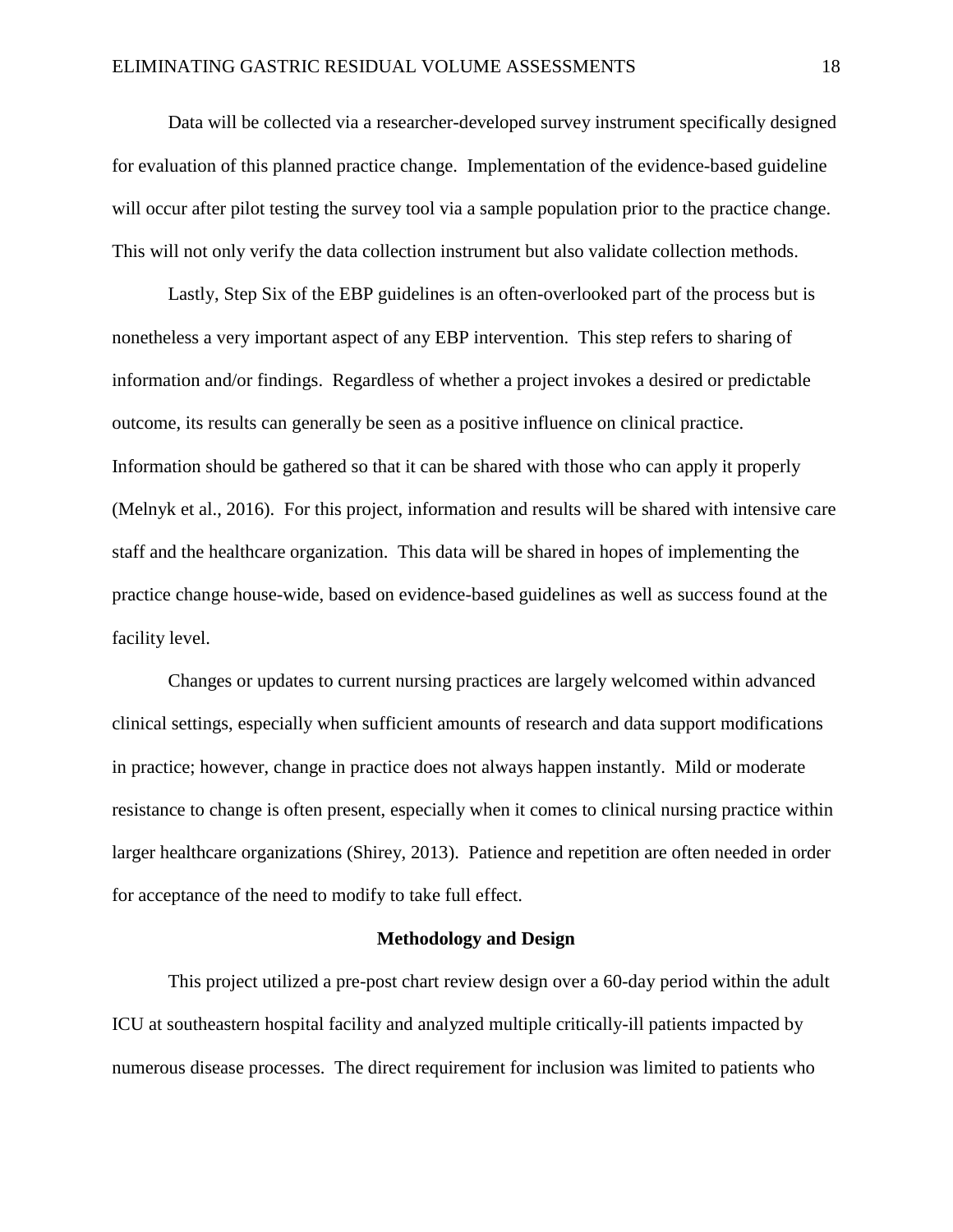received enteral nutrition support for at least 24 hours within the ICU during the pre-selected 60 day period of time. In order to limit inconsistencies of data interpretation and to evenly evaluate the data between the routine and cessation groups, the study was split into two consecutive 30 day periods of time. The routine group was evaluated within the first 30 day period and the cessation group was evaluated within the second 30-day period. Patients within the routine group continued to receive routine GRV assessments via direct aspiration by the nursing staff, whereas the cessation group would follow the UVA Medical Center guidelines and algorithm. Data collection focused on tolerance of EN support, total milliliters of EN delivered, and recordings of incidence(s) of aspiration pneumonia and occurrence(s) of emesis. Other pertinent demographic data related to the care of these patients (i.e. diagnosis, use of intravenous vasopressors and/or intravenous narcotic drips) were also collected and recorded for informational purposes, though they were not specific to the four previously mentioned primary questions of the project.

The PI-developed educational materials for the ICU staff were provided. Each ICU staff member was educated about the practice change by the PI via mandatory in-service training within the designated work room of the ICU. All in-service training sessions followed the southeastern hospitals' educational standards. Content for these in-services included a handout of the UVA Medical Center guidelines and algorithm (see Appendix A) detailing evidence supporting this practice change, a copy of a *STOP Sign* (see Appendix B) that would be placed above the bed of every patient's room, and an educational flyer for each clinical staff member explaining the change in practice. Each educational session lasted roughly five to ten minutes. ICU staff were then given the opportunity to ask any questions or address any concerns related to this practice change both during the in-service as well as at any point during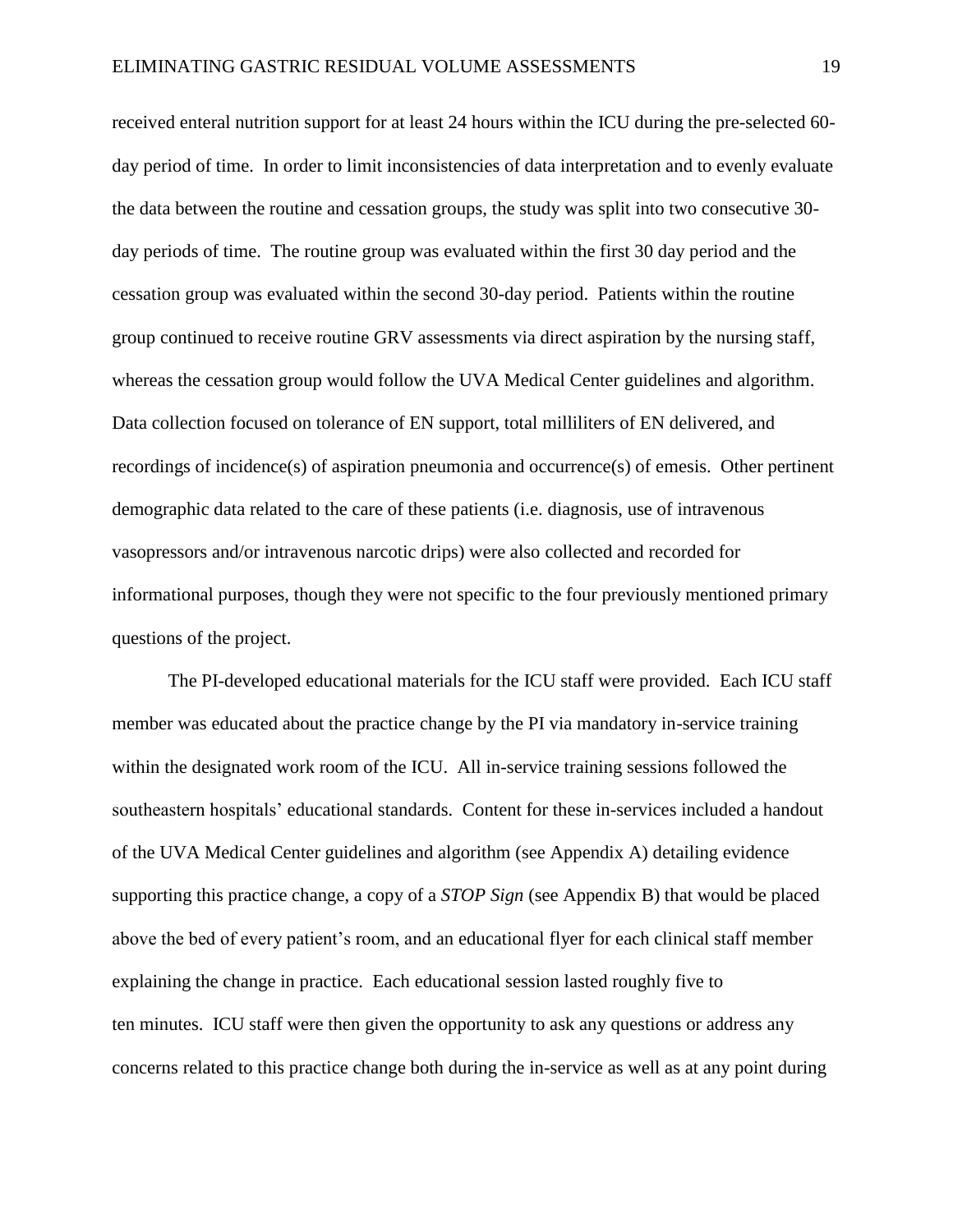the project. All nursing staff employed in the ICU  $(n=54)$  received this training. The PI's contact information including name, phone number and email address was also posted within the unit for the clinical staff. A *STOP Sign* was posted outside of every patient room, as well as above every patient bed in order to aid with compliance and remembrance of the new protocol by the ICU clinical staff.

A roster containing the names and signatures of clinical staff for the ICU (including any temporary contract clinical staff members) was collected by the PI (See Appendix C). For staff not currently assigned to this specific ICU roster and those unable to attend previously scheduled in-service training sessions, the UVA Guidelines and Algorithm was made available and posted within the ICU nurses' station and in the staff break area. This information contained the reasons for this practice change via the *Educational Handout* (see Appendix D) and *STOP Sign*. Outside clinical staff members working in the ICU were also required to review this material and sign the above-mentioned roster sheet in order to verify acknowledgement of the material and of this practice change.

To address each clinical question, secondary data was obtained via retrospective chart review within Cerner® PowerChart™ with the study completed via 30-day pre and post intervention design. The routine portion of the study was completed via retrospective chart review of all patients admitted to the Medical ICU over a 30-day period who received EN for greater than 24 hours. Charts were reviewed to determine the following: patient age, patient admitting diagnosis, total volume of EN received daily compared to provider ordered volume, type of EN access, number of occurrences of GRV assessments, number of emesis occurrences while receiving EN, incidence(s) of aspiration pneumonia, intravenous narcotic(s) administration, and intravenous vasopressor(s) administration. The cessation portion of the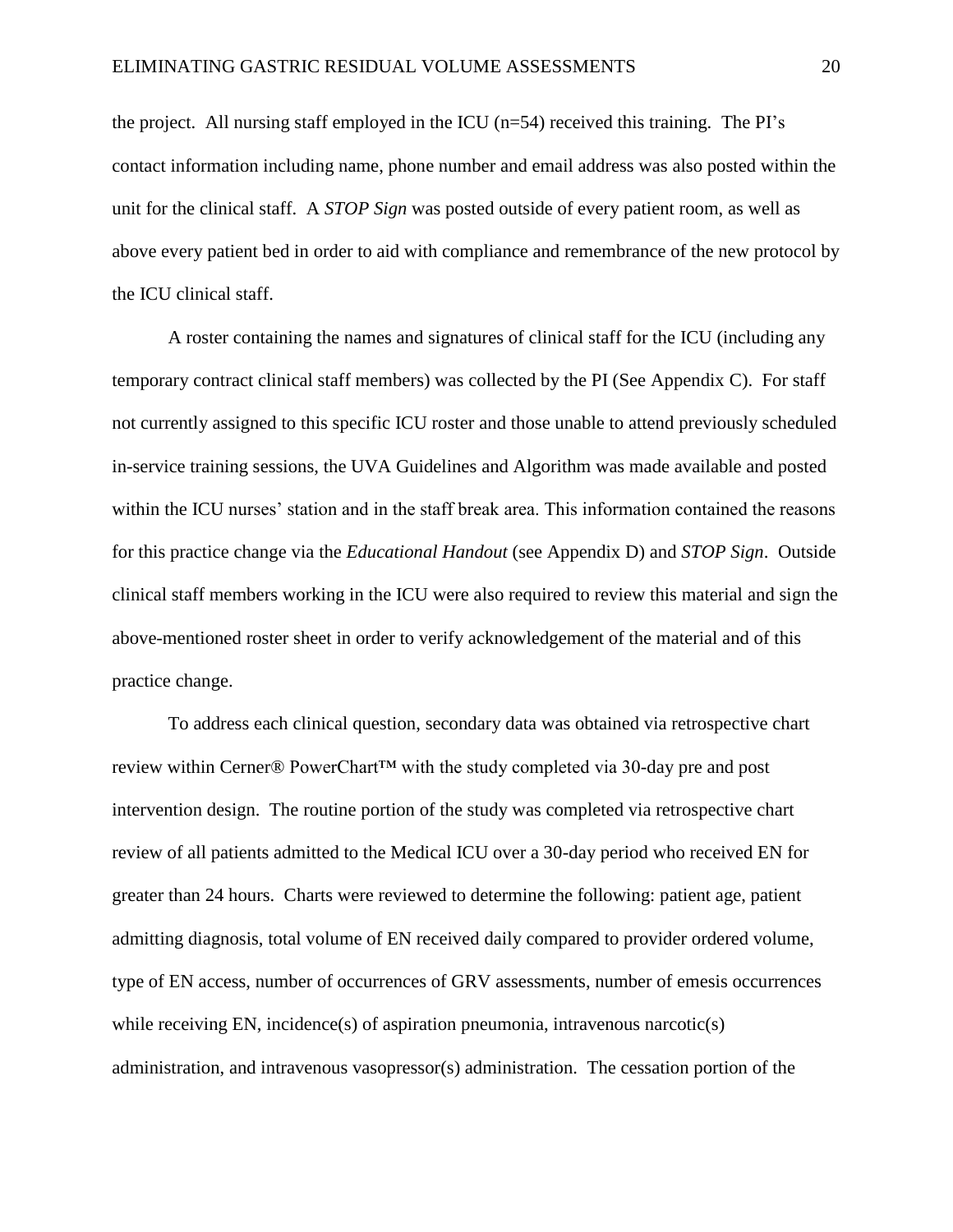study was also completed via retrospective chart review for a total of 30 days postimplementation using the same PI-developed data collection tool.

After data collection, all information was coded and entered into SPSS® Version 25 for analysis of descriptive frequencies. Volume of EN received as compared to ordered was calculated by mean percentage and standard deviation. Patient age, number of emesis occurrences, and incidence(s) of aspiration pneumonia was also recorded. Additionally, the number of GRV assessments completed as compared to ordered was analyzed via SPSS®.

#### **Chapter IV**

The results of this study will be discussed in this chapter. Reported findings include patient demographics, relationships between routine GRV assessments and total volume of EN received and defining incidence of complications frequently associated with EN and GRV assessments. Pre-and post-implementation chart reviews were used to determine the effects of implementation of the GRV algorithm designed to eliminate the use of routine GRV assessments.

#### **Sample Description**

At conclusion of the study, a total of 47 participants were identified and used in data collection via retrospective chart review. SPSS® Version 25.0, was used for data and exploratory analysis. Of the 47 patient records reviewed, 24 (51%) were male and 23 (49%) were female. The average patient age for the routine group was  $58.28$  years (SD = 14.94), while the average age for the cessation group was  $65.27$  years (SD = 19.034). The total range of ages for both groups was 21 to 90 years of age.

The largest percentage of patients were admitted with a diagnosis of respiratory origin (43%). Other admitting diagnoses were sepsis (23%), renal (21%), cardiac (11%), and other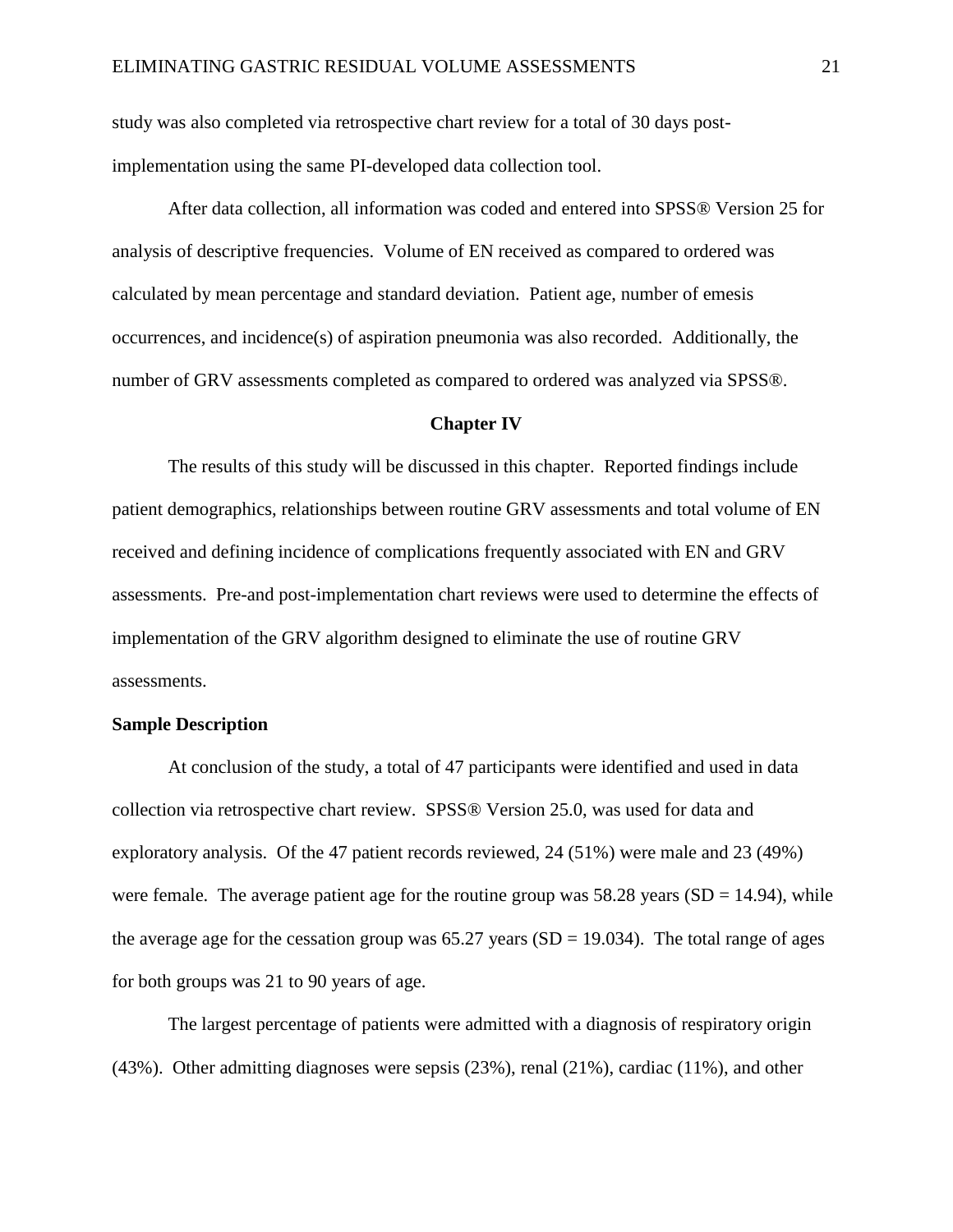(2%). Multiple comorbidities were also listed for a large percentage of the patients, however only the primary admission diagnosis was recorded.

Enteral nutrition delivery routes consisted of Nasogastric (NG), Orogastric (OG), Percutaneous Endoscopic Gastrostomy (PEG), and Jejunostomy (JJ). Percentages for use of EN delivery route for the duration of the project are as followed: NG (15%), OG (55%), and PEG (30%). OG tubes were most commonly used within the ICU, as a large percentage of patients analyzed were orally intubated and receiving mechanical ventilation (MV) for respiratory support. It is medically contraindicated at the southeastern hospital for patients with JJ tubes to have residuals levels assessed via aspiration, therefore data regarding these patients was not included in this project.

It has been well documented that patients requiring intravenous vasopressors or intravenous narcotics are at a higher risk of decreased gastric motility and GI digestive complications. This is especially true for patients requiring these therapies simultaneously. Such complications include but are not limited to bowel impaction, delayed gastric emptying, gastritis, emesis, aspiration, other digestive complications, or any combination of the aforementioned (Aderinto-Adike & Quigley, 2014). Therefore, data regarding the usage of vasopressor and narcotic intravenous drips was also collected.

A total of 25 patients within this study required the use of intravenous vasopressor support at some point during his/her admission to the ICU. The number of patients within the ICU requiring at least one intravenous vasopressor in the routine group was 10 (40%), whereas the number of patients in the cessation group requiring at least one vasopressor was 15 (60%). The total number of patients requiring intravenous narcotic drips was very similar, totaling to 24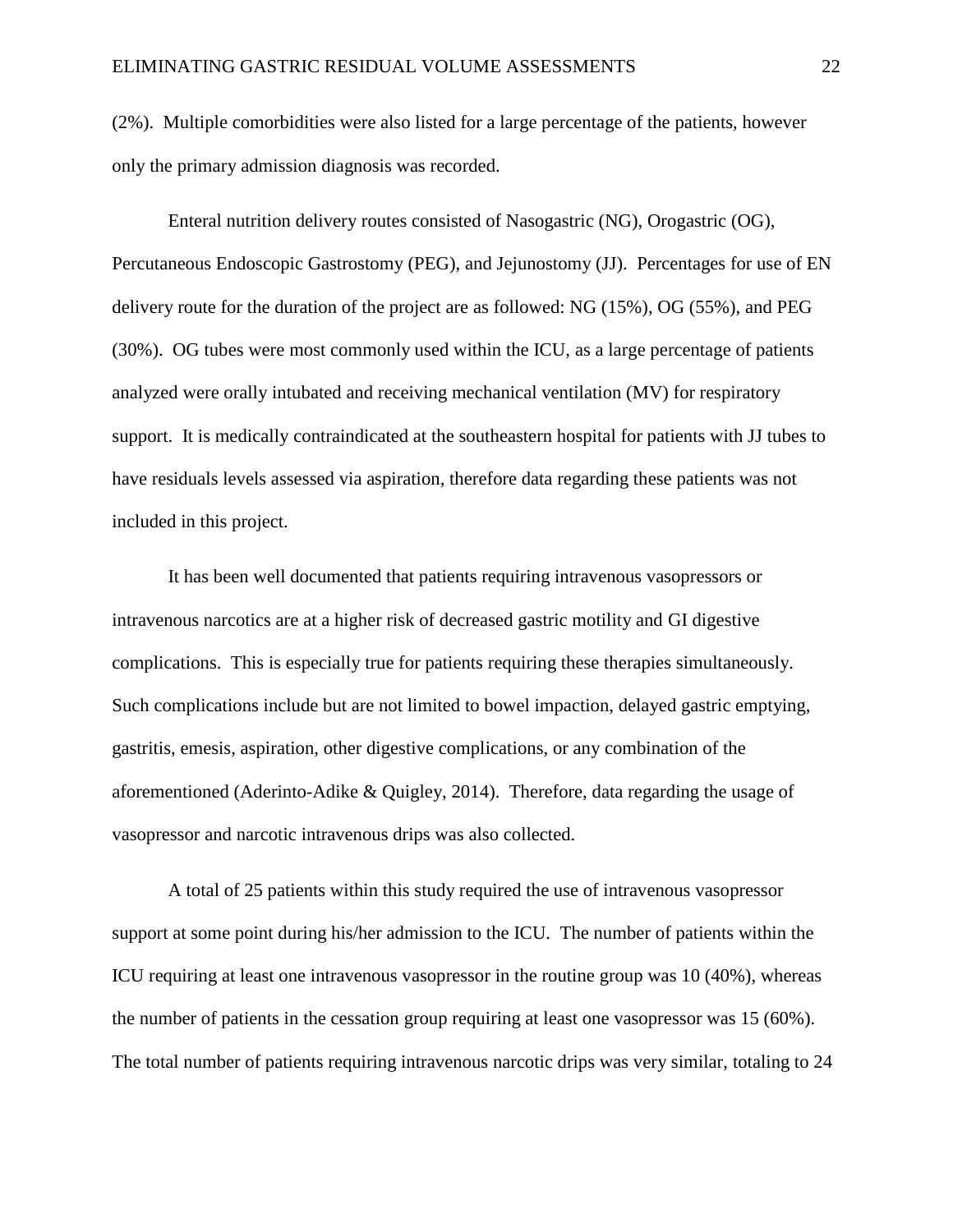patients. Nine patients (37.5%) in the routine group received intravenous narcotics, whereas 15 patients (62.5%) were recipients during the cessation group time period.

#### Table 1

*Sample Characteristics*

| Characteristic             | n (total)   | Pre              | Post             |
|----------------------------|-------------|------------------|------------------|
| Gender                     |             |                  |                  |
| Male                       | 24          | 14               | 10               |
| Female                     | 23          | 11               | 12               |
| <b>Admitting Diagnosis</b> |             |                  |                  |
| Respiratory                | 20          | 9                | 11               |
| Sepsis                     | 11          | 5                | $\sqrt{6}$       |
| Renal                      | $10\,$      | $\boldsymbol{7}$ | 3                |
| Cardiac                    | 5           | $\mathfrak{Z}$   | $\mathbf{2}$     |
| Other                      | $\mathbf 1$ | $\mathbf 1$      | $\boldsymbol{0}$ |
| <b>EN Delivery Route</b>   |             |                  |                  |
| ${\rm NG}$                 | $\tau$      | 6                | $\,1$            |
| $\rm OG$                   | 26          | 12               | 14               |
| PEG                        | 14          | 7                | 7                |
| Use of Narcotic Drip(s)    |             |                  |                  |
| $\rm No$                   | 24          | 9                | 15               |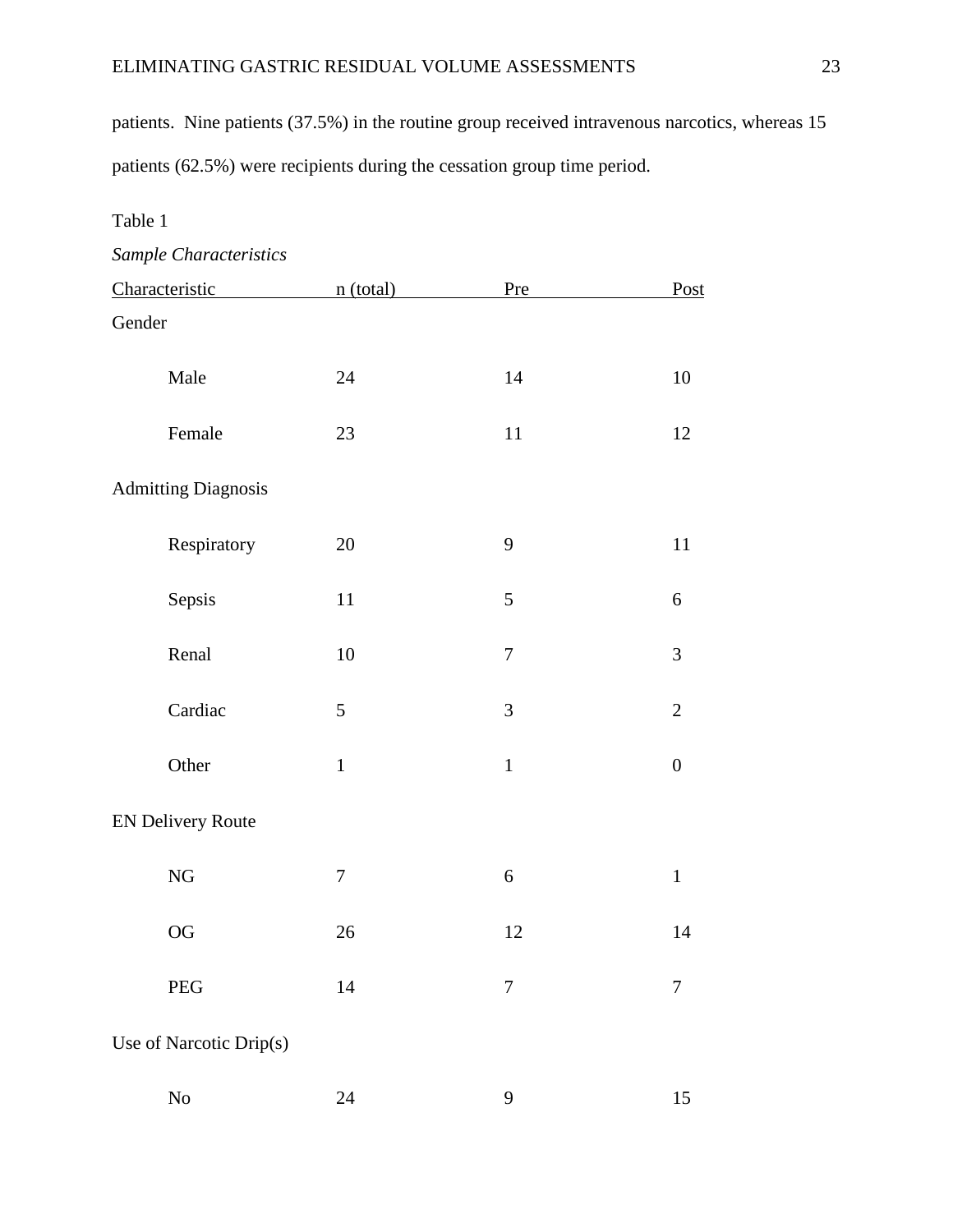| Yes                   | 23 | 16 |  |
|-----------------------|----|----|--|
| Use of Vasopressor(s) |    |    |  |
| N <sub>o</sub>        | 22 | 15 |  |
| Yes                   | 25 |    |  |

#### **Clinical Questions**

**Clinical Question 1**: For patients receiving EN, does cessation of routine GRV assessments lead to increases in total received EN as compared to performing routine GRV assessments?

An independent samples t-test was used to compare the overall percentage of EN delivered for patients in the routine and cessation groups. Percentages were recorded for each patient by recording the total amount of EN received and dividing this amount by the amount of prescribed EN. This percentage was then used as the dependent variable to compare the difference in routine and cessation groups as the independent variables. Data was also found to be normally distributed, with a negative skewness (-0.429). There was a significant difference in EN percentages between the routine group ( $M = .60$ ,  $SD = .17733$ ) and cessation group ( $M = .81$ ,  $SD = .12167$ ,  $t(45) = -4.77$ ,  $p = .00$ ,  $CI = -0.305$  to  $-0.1238$ .

These results reveal that by following the UVA Medical Center's guidelines and algorithm increased the total percentage of EN received from 60% in the routine group to 81.1% in the cessation group. Although other numerous health and nutritional factors can be considered, it is safe to hypothesize from this data that eliminating routine GRV assessments has a significant influence on the total amount of EN delivered.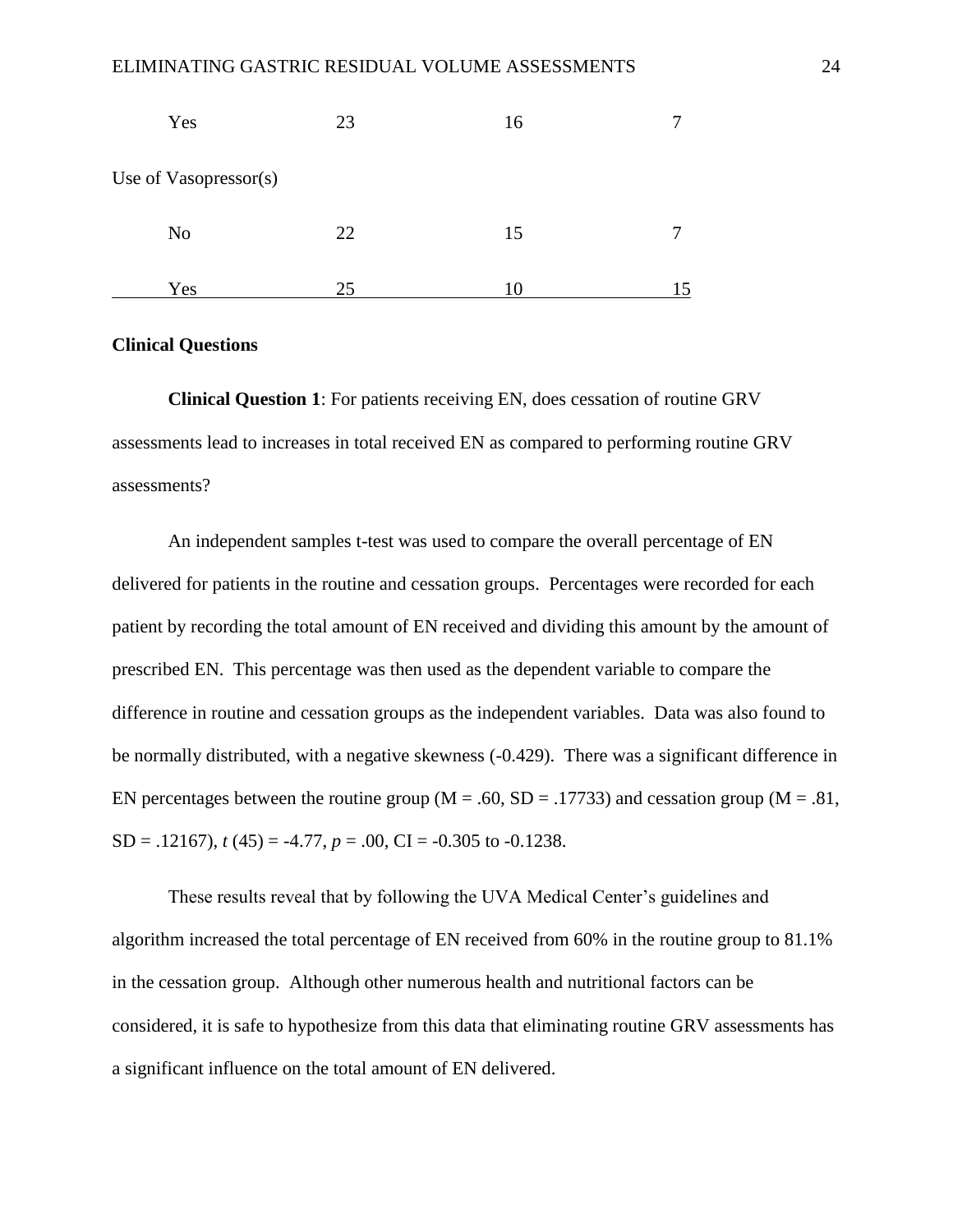**Clinical Question 2**: For ICU patients receiving EN, what effect does cessation of GRV assessments have on incidence of emesis as compared to performing routine GRV assessment?

Occurrences of emesis were recorded for each patient and then documented into SPSS as nominal value of No or Yes ( $No = 0$ , Yes = 1). Skewness and kurtosis were assessed, and the data was determined to not be normally distributed; therefore, a Mann-Whitney U test was conducted to compare occurrences of emesis between the routine and cessation groups. Results of the Mann-Whitney U test indicated that the occurrences of emesis for the routine group (*Mdn*  $= 25.7$ ) were not considered to be statistically significant when compared to the cessation group (*Mdn* = 22.07), *U* = 232.5, *p* = .117.

Though there were five occurrences of emesis in the routine group compared to only one occurrence in the cessation group, results are not statistically significant to suggest that elimination of routine GRV assessments directly lead to a decrease in occurrences of emesis. More statistics are needed to determine the effectiveness of elimination of routine GRV assessments in relation to emesis occurrences.

**Clinical Question 3:** For ICU patients receiving EN, what effect does cessation of GRV assessments have on incidence of aspiration pneumonia as compared to performing routine GRV assessment?

The occurrence of aspiration pneumonia was recorded for each patient and then documented into SPSS as nominal value of NO or Yes ( $No = 0$ , Yes = 1). There was one occurrence of aspiration pneumonia in the routine group and no occurrences in the cessation group. Skewness and kurtosis were assessed, and the data was determined to not be normally distributed; therefore, a Mann-Whitney U test was conducted to compare occurrences of aspiration pneumonia between the routine and cessation groups. Results of the Mann-Whitney U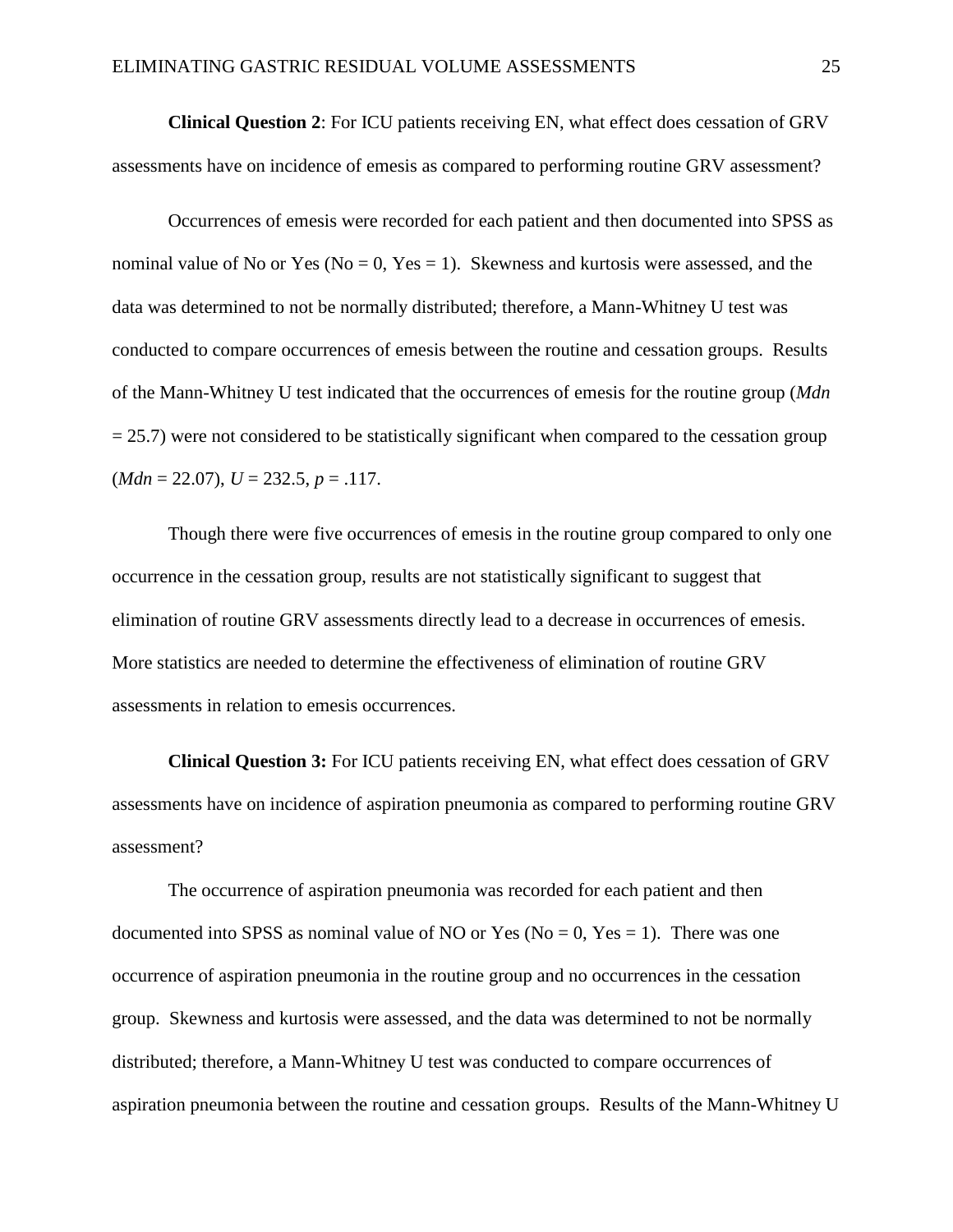test indicated that the occurrences of aspiration pneumonia for the routine group (*Mdn* = 24.44) were not considered to be statistically significant when compared to the cessation group (*Mdn* = 23.5),  $U = 264$ ,  $p = .348$ . Patients receiving routine GRV assessments had insignificantly higher occurrences of aspiration pneumonia than patients not receiving routine GRV assessments.

**Clinical Question 4:** Amongst nursing staff providing EN, what effect does participation in mandatory in-service training have on post-implementation compliance with the new GRV assessment guidelines and algorithm in the pilot critical care unit?

Upon review of the 22 post-implementation patient EMRs, a total of eight GRV assessments via direct aspiration were conducted during the 30-day post-implementation period. However, chart audits revealed only three of the eight GRV assessments were not warranted by the new guideline and algorithm. All three GRV assessments were conducted during the course of one 12-hour clinical shift by a singular nursing staff member. Of the 54 nurses educated on this project, only one was found to assess residuals outside of the UVA Medical Center guidelines, resulting in a 98% compliance with the project initiative.

Face to face in-service training was used as a foundational part of this project. This method was chosen as a way to possibly enhance staff awareness of the project, as well as give staff the ability to voice any concerns and opinions. Time was also allotted at the end of each inservice training sessions for any questions brought forth by the staff in relation to this project and its design.

#### **Chapter V**

A discussion of findings from this project and implications for future practice will be discussed in this chapter. A review of patient demographic characteristics is included, as well as statistical significance, and effects of the implemented practice change. Furthermore, the success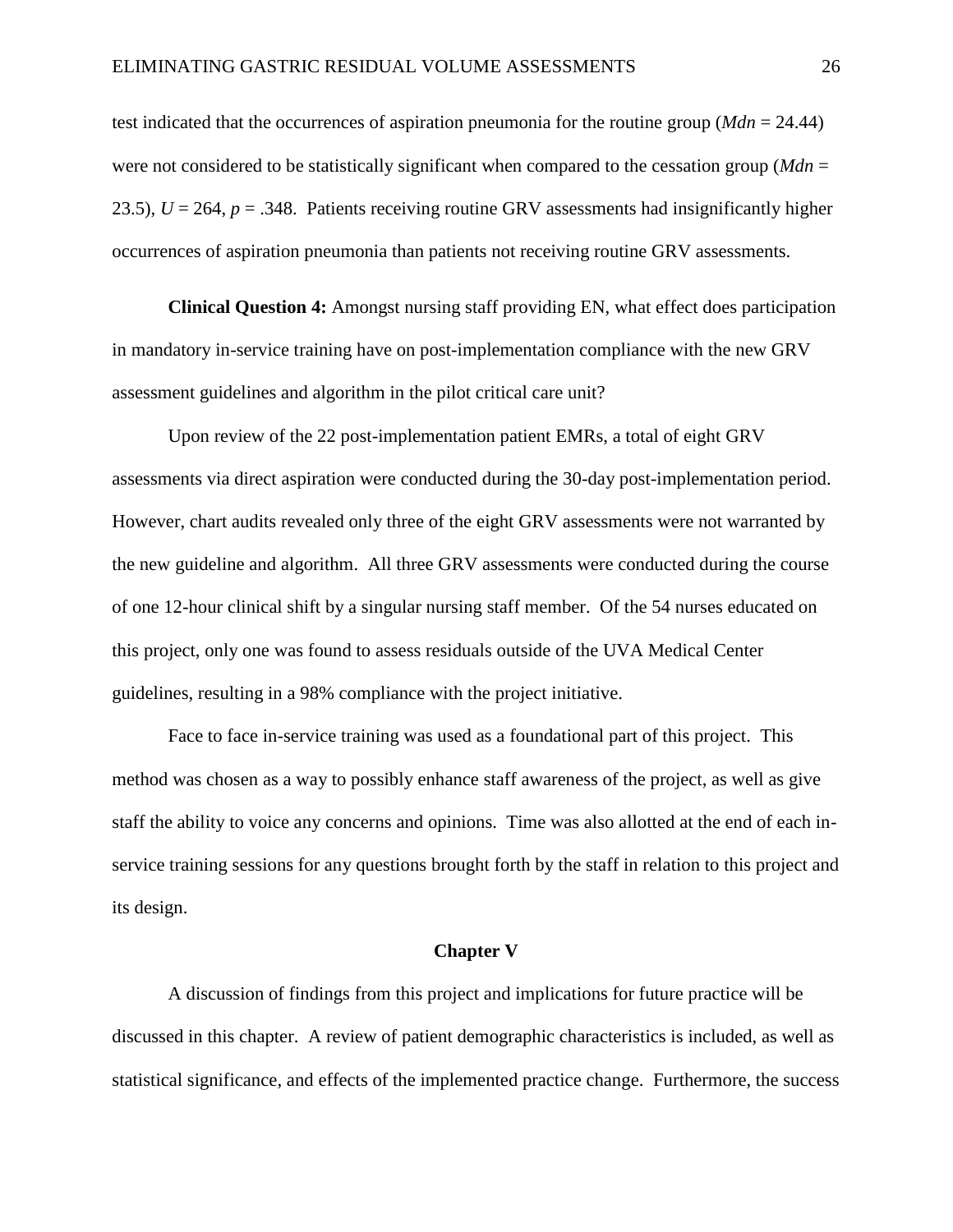of the nursing education sessions, nursing compliance with process change, implications to clinical practice, strengths, and limitations of this project are also included in this chapter.

Patient demographics indicate consistency with those of other facilities of the same size, with 51% identified as male and 49% as female. Average patient age for both pre-and postintervention groups was 58.28 years and 65.27 years, respectively. This similarly follows expected demographic data as seen in other acute-care facilities (Sun, Karaca & Wong, 2018). Additionally, the identified primary diagnoses indicate consistency with ICU admissions nationwide. According to the Society of Critical Care Medicine, the five primary ICU admission diagnoses nationally are respiration failure, acute myocardial infarction, cerebral infarction, cardiovascular procedures, and septicemia (Society of Critical Care Medicine, n.d.). Three of these diagnoses were mirrored in patient demographics, with 43% of patients admitted with a primary respiratory diagnosis, followed by sepsis (23%), and cardiac (11%). The remaining identified common diagnosis, renal (21%), is often a complication of previously referenced diagnoses and therefore remains representative of typical ICU patient populations.

Vasopressor and narcotic use are also commonly noted in patient demographics, with a total of 25 of 47 (53%) of patients requiring intravenous vasopressors during the ICU stay and 24 of 47 (51%) of patients requiring intravenous narcotics. This again aligns with standards of ICU care which indicate routine use of intravenous vasopressors to achieve hemodynamic stability and narcotics for patient comfort. (Aderinto-Adike & Quigley, 2014).

This project provides additional data in the evolving clinical practice and management of enteral nutrition. While guidelines recommend practice change, it is often difficult to enact. Demonstrated compliance and statistically significant increases in total EN volume received support nursing practice change acceptance. By adopting the UVA guidelines and algorithm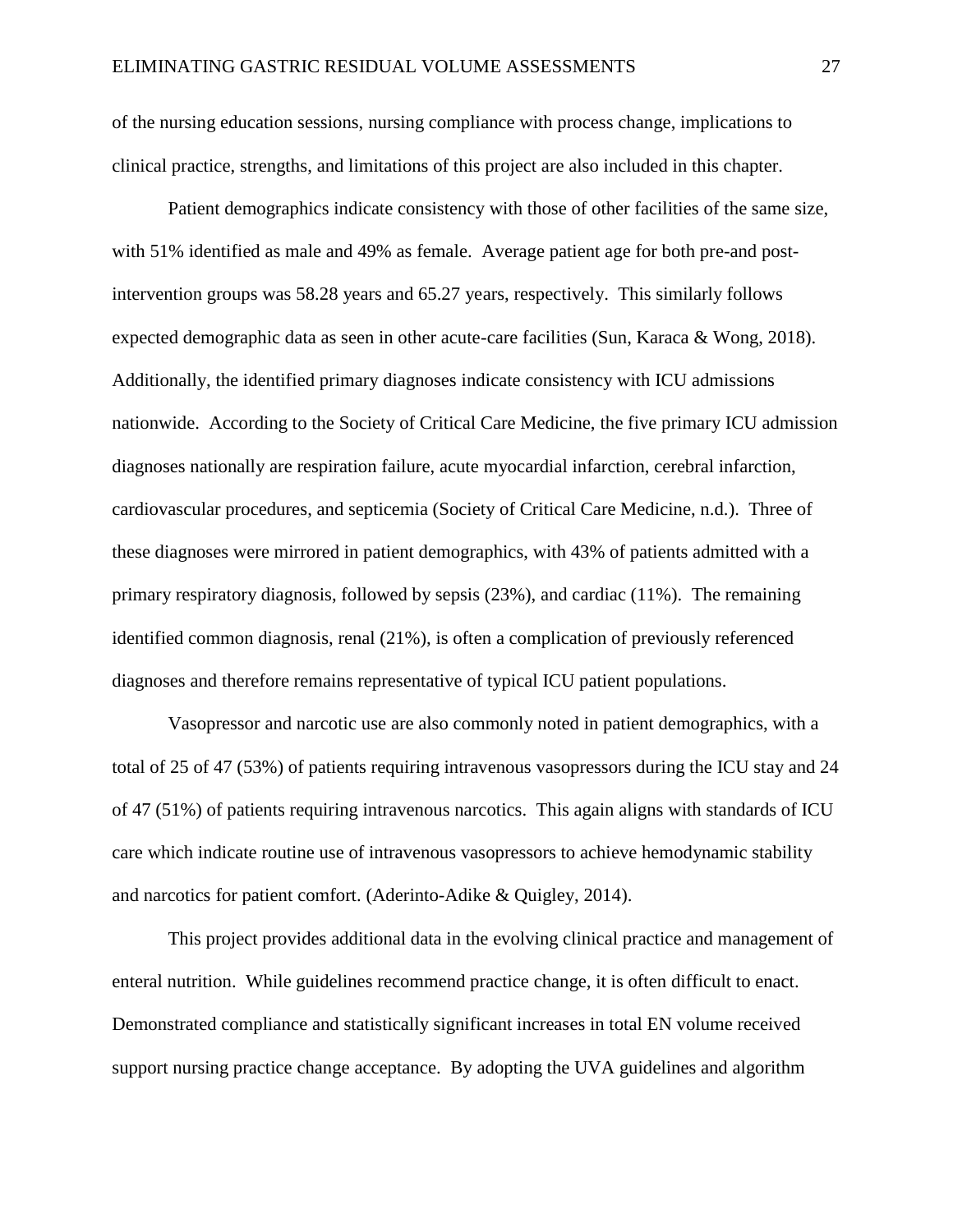regarding routine GRV assessments, this project demonstrated that GRV elimination successfully increased overall volume of EN received without clearly contributing to adverse outcomes.

#### **Strengths**

Adoption of the practice change led to statistically significant increases in total volume of EN received. The difference in EN percentages received compared to ordered in the routine group ( $M = .60$ ,  $SD = .17733$ ) versus cessation group ( $M = .81$ ,  $SD = .12167$ ) indicates that use of a GRV cessation algorithm leads to an increase in total volume of EN ( $t$  (45) = -4.77,  $p = .00$ ). Additionally, the results of the routine group remain in line with internal research conducted by the southeastern acute care facility in 2015. Intervention results are similar to results by Reignier et al. (2013) which found a statistically significant increase in overall EN volume received when routine GRV assessments are eliminated. This is important, especially when considering the benefits of adequate nutrition that are clearly demonstrated in the literature.

Despite critical care guidelines suggesting the cessation of routine GRV monitoring, there is a lack of current literature demonstrating successful adoption of the practice change and effects on patient EN intake and tolerance. Therefore, this study aids in filling a gap in the literature by examining adoption of the practice change within a specific patient population. The scope of this research also fills a void in the literature, as it examines both complications as well as gains in EN provision.

Additionally, by utilizing a closed ICU adoption of the practice change was more easily tracked. By limiting the in-service training to a specific group of nursing staff members, compliance to the new guidelines were deemed to be more successful and controlled.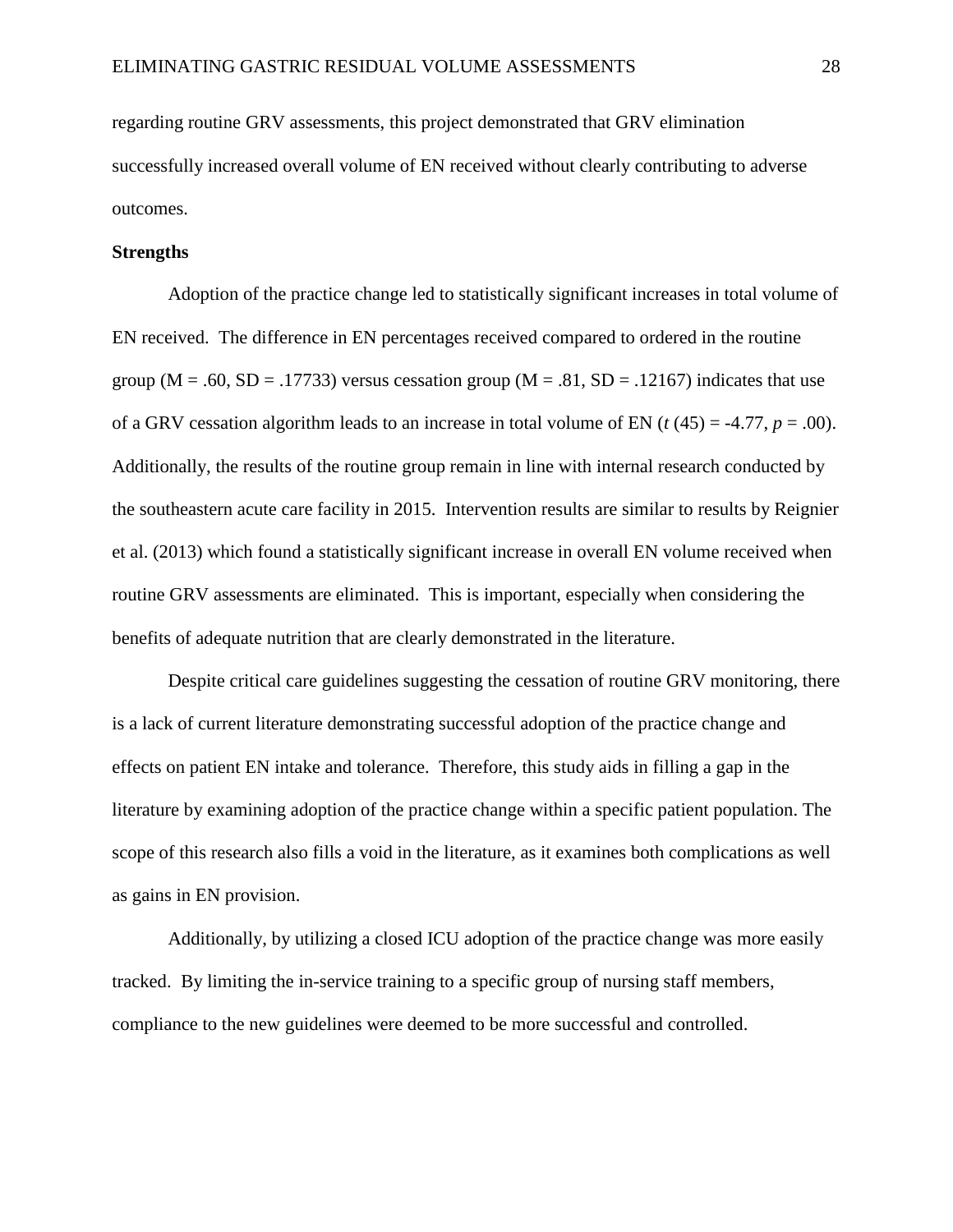The use of mandatory point-of-care in-servicing was found to be an effective tool for practice change, with chart review indicating a total of eight GRV assessments completed over the 30 day post-implementation period, of which only three were found to fall outside of algorithm guidelines. These outliers were all traced back to one staff member indicating that of the 54 nurses who received in-servicing education, 53 demonstrated full compliance with the practice change. This resulted in a 98% efficiency rate relating to the mandatory in-service education. Although in many cases it can be more time consuming, the use of face-face point of care training has been found to be effective and motivational (Bluestone et al., 2013). This is again seen in the results and commitment of the nursing staff to the practice change.

#### **Limitations**

Secondary data collection was used in this project. Because of the fact that this collection relies on the accuracy and completion of data recorded in the EMR by staff members, inconsistencies in information must be considered. Accuracy of the information collected was determined through examination and cleansing. Another inconsistency could be that of incomplete documentation. If a healthcare provider does not record data properly, these results (or lack thereof) have the ability to skew or corrupt data analysis (Rebeiro, 2018).

Sample size and time frame could also be considered weaknesses of this study. As stated earlier, a total of 47 chart reviews were included for analysis within this project. These reviews were conducted over two consecutive 30 day periods of time. The sample size and length of study were sufficient to collect and analyze data within a reasonable time period. Further research efforts are warranted with a larger sample size and/or longer length of time.

Review of data was also limited to one critical care area. Consistent staffing was beneficial in providing initial education and follow-ups throughout the study, however extending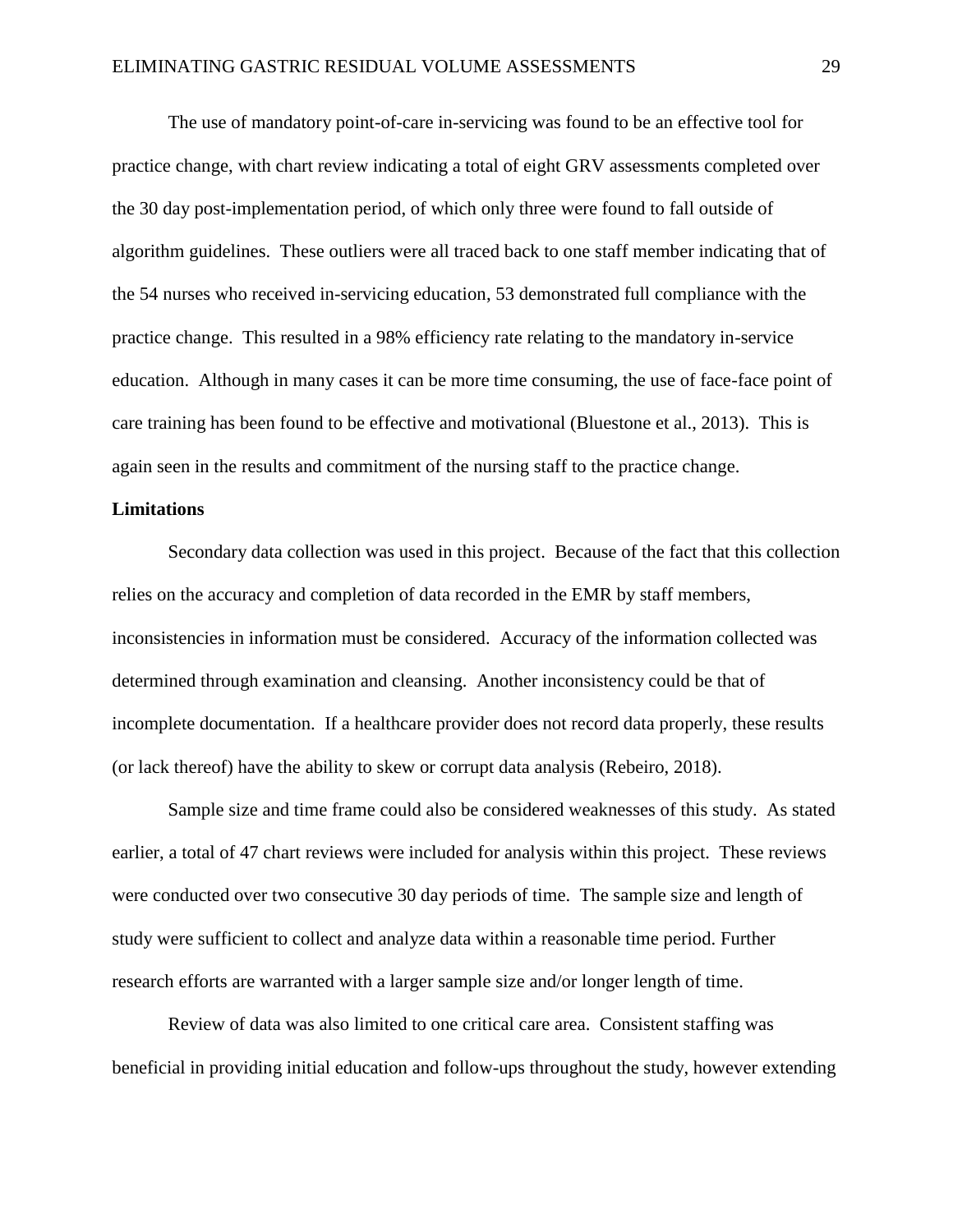the research into multiple acute-care healthcare units and/or facilities where EN is delivered routinely would also provide beneficial data related to this project. Obtaining more data in the future regarding the newly instituted UVA Medical Center guidelines and algorithm will be very beneficial for analysis of this new protocol.

Though incidence of adverse outcomes was studied, results were not statistically significant to support a correlation between elimination of GRV assessments and development of aspiration pneumonia or incidence of emesis. This again coincides with results from previous studies finding no association between GRV measures and adverse events, outcomes, or complications (Reignier et al., 2013).

Although this project focused on adult patients within an intensive care environment, statistical information from this project will be made available for review to all appropriate entities in the southeastern hospital facilities' patient care area. This will include pediatrics, medical-surgical, and outpatient care areas.

#### **Implications to Practice and Research**

This change project examined the implications of a new EBP protocol to align with current evidence-based EN support guidelines. As with many medical and nutritional therapies, nursing staff compliance is key to institutional culture changes and improvement of patient care; this project indicates one method for increasing compliance is the use of face-to-face point of care training. The high level of nursing staff compliance with the new protocol mirrors literature recommendations that didactic education is beneficial to learners. By examining future education opportunities and methods to increase didactic content, a high rate of nurse compliance can be achieved. Tracking patient outcomes as well as practice change compliance rates can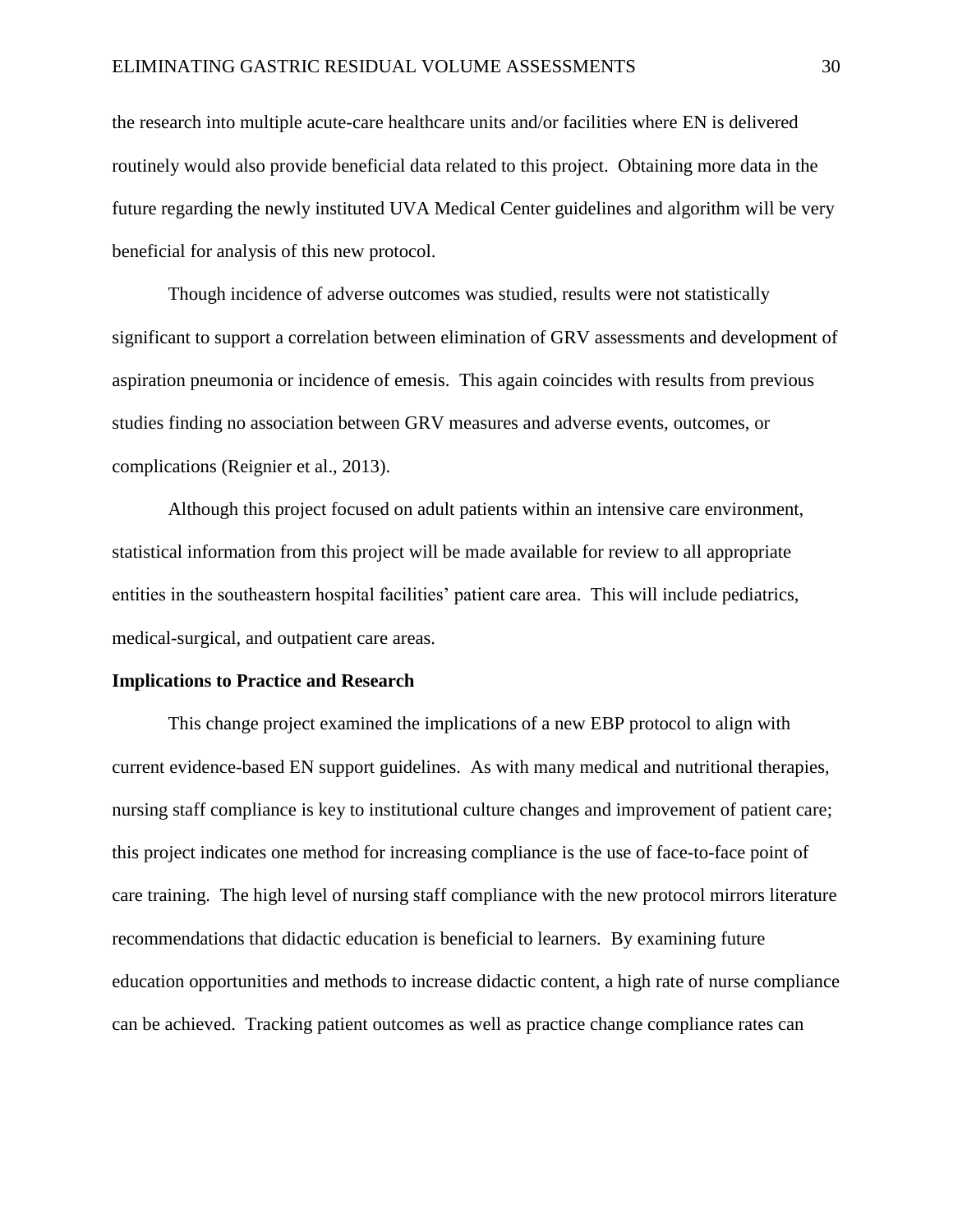more easily identify the success of practice changes (Bluestone et al., 2013). This information can then be utilized to support widely-adopted practice change within healthcare organizations.

While two of the clinical questions did not have statistically significant outcomes, inclusion of a larger patient population and/or a wider range of patient conditions could provide additional information. However, the statistically-significant increase in total volume of EN received with GRV elimination highlights the importance of examining current practice in order to achieve optimal outcomes. By utilizing algorithms and protocols one could more easily transition the practice change across multiple patient populations, facilities, and/or geographic regions. The practice change also emphasizes the importance of outcomes tracking to ensure patient safety and optional patient outcomes, although a gap remains in the literature for outcomes tracking of practice changes related to EN monitoring.

It is encouraging to see such statistically significant results regarding overall volume of EN delivered related to the elimination of routine GRV assessments. A compliance rate of 98% illustrates that face-to-face education via mandatory in-service training was highly beneficial regarding the overall success of this project. It also suggests that providing face-to-face instructions could be beneficial for future nursing practice change education sessions. However, further studies are needed to support this as a new practice of providing EN support to the acute and long-term care population.

#### **Conclusion**

EN is a very important medical treatment and is necessary for patients who are unable to feed themselves naturally. Proper nutrition and caloric intake can be considered even more important within the critical care environment, where a person's body is often in a more stressful state and requires extensive recovery from injury and/or illness. In fact, many times caloric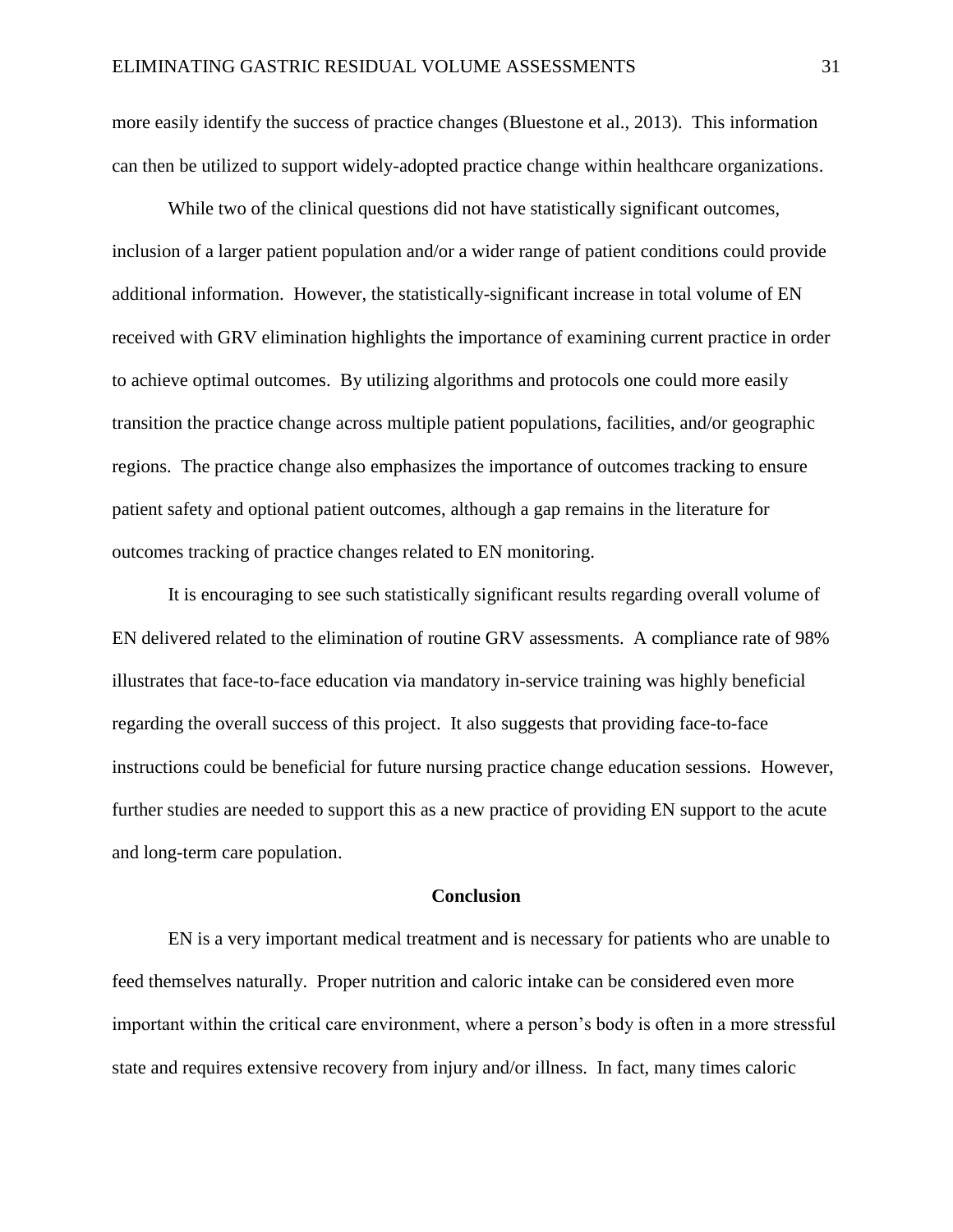needs are increased depending on the extensiveness of one's injury and/or illness. For these reasons it is vital that patients receive as much of his/her clinically appropriate nutrition amount as possible (Aderinto-Adike & Quigley, 2014). As is illustrated in the literature review, there is an essential need to provide adequate nutrition support in a safe manner to those patients in ICU. While new practice guidelines have been released that no longer call for the routine measurement of GRVs, adoption of this practice change has been slow. Adoption of an algorithm for assessment of EN tolerance allows nursing staff to understand perceived tolerance concerns and proactively provide EN as ordered.

In conclusion, the enacted practice change found that an acute care facility can successfully implement practice change related to routing GRV assessment through the use of mandatory nurse in-service training sessions. This change lead to statistically significant increases in overall volume of EN received as compared to ordered. Thus, providing a larger number of nutritional requirements to ICU patients. Future implications fall within other various patient populations as well as the development of EN protocols to further drive nursing practice changes. The implementation of this practice change in a southeastern acute care facility has illustrated positive improvement in nursing education delivery methods and the overall nutritional status of ICU patients.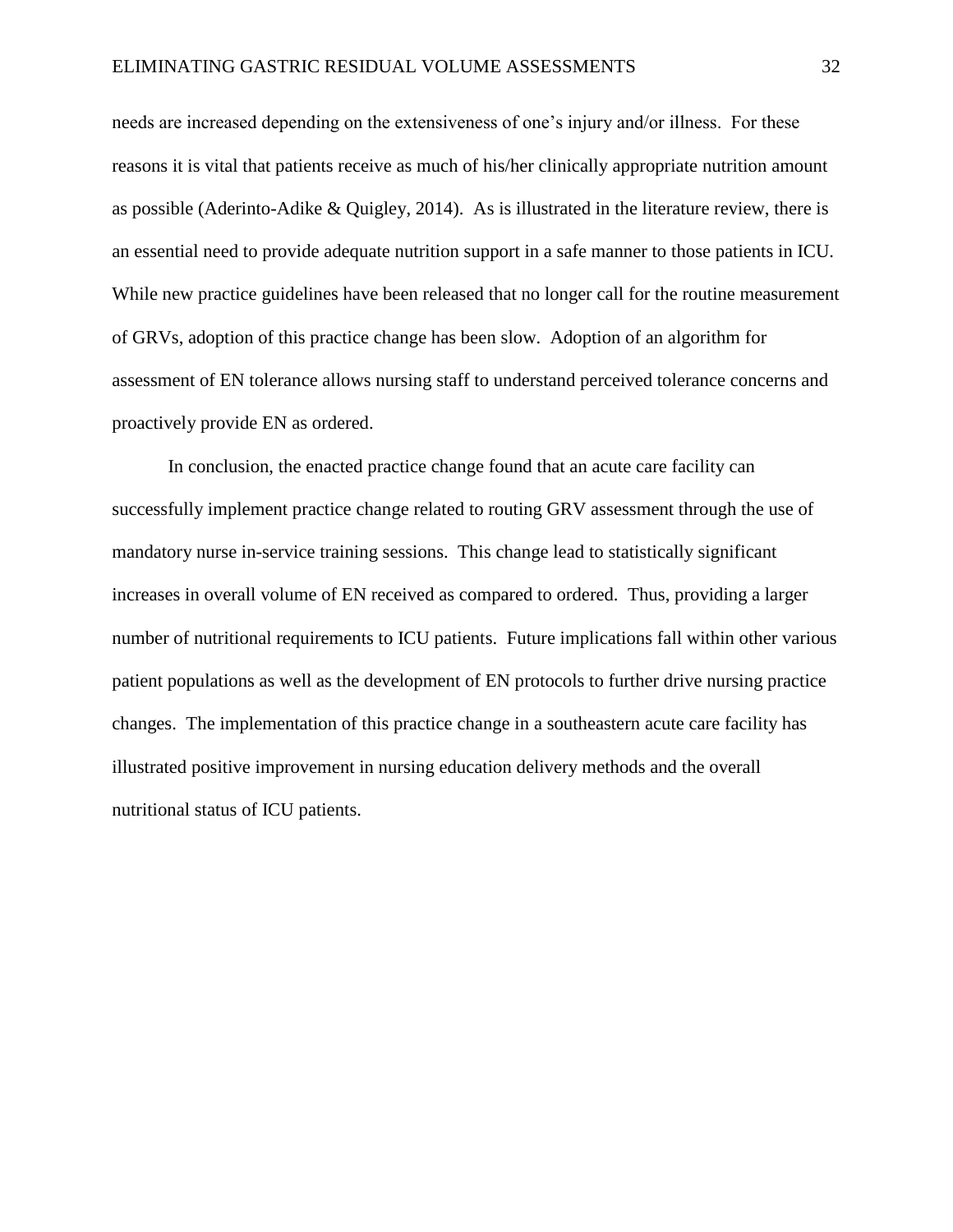#### References

- Aderinto-Adike, A., & Quigley, E. (2014). Gastrointestinal motility problems in critical care: a clinical perspective. *Journal of Digestive Diseases, 15*(7), 335-344.
- Ahmed, S., Le, V., Kaitha, S., Morton, J., & Ali, T. (2012). Nasogastric tube feedings and gastric residual volume: a regional survey. *Sothern Medical Journal, 105*(8), 394-398.
- Bhaumik, S. (2017). Use of evidence for clinical practice guideline development. *Tropical Parasitology, 7*(2), 65-71.
- Bluestone, J., Johnson, P., Fullerton, J., Carr, C., Alderman, J., & BonTempo, J. (2013). Effective in-service training design and delivery: evidence from an integrative literature review. *Human Resources for Health*, *11*(1), 1–26. https://doi.org/10.1186/1478-4491- 11-51.
- Kueny, A., Shever, L., & Titler, M. (2015). Facilitating the implementation of evidence-based practice through contextual support and nursing leadership. *Journal of Healthcare Leadership, 7*, 29-39. doi: 10.2147/JHL.S45077.
- Kuppinger, D., Rittler, P., Hartl, W., & Ruttinger, D. (2013). Use of gastric residual volume to guide enteral nutrition in critically ill patients: a brief systematic review of clinical studies. *Nutrition, 269*(9), 1075-1079.
- McClave, S., Taylor, B., Martindale, R., Warren, M., Johnson, D., Braunschweig, C., McCarthy, M., Davanos, E., Rice, T., Cresci, G., Gervasio, J., Sacks, G., Roberts, P., & Compher, C. (2016). Guidelines for the provision and assessment of nutrition support therapy in the adult critically ill patient: Society of critical care medicine (SCCM) and American society for parenteral and enteral nutrition (A.S.P.E.N*.). Journal of Parenteral and Enteral Nutrition, 40*(2), 159-211.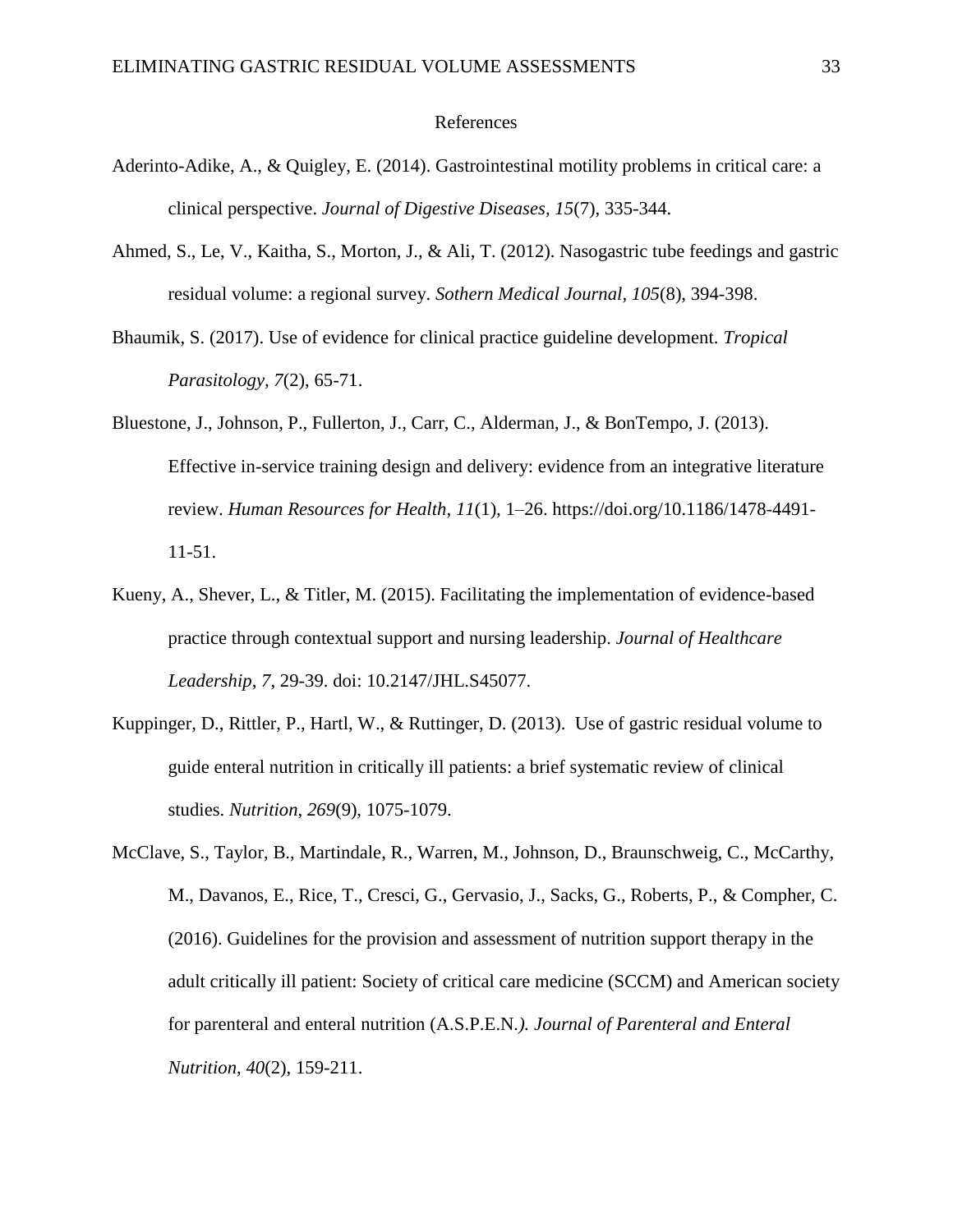- Navicent Health. (2018). About Us. Retrieved from: https://www.navicenthealth.org/aboutus.html.
- Navicent Health. (2018). Service & Centers. Retrieved from: [https://www.navicenthealth.org.](https://www.navicenthealth.org/)
- Melnyk, B., Gallagher-Ford, L., & Fineout-Overholt, E. (2016). Improving healthcare quality, patient outcomes, and costs with evidence-based practice. *Reflections of Nursing Leadership, 42*(3), 1-8.
- Methany, N., Mills, A., & Stewart, B. (2012). Monitoring for intolerance to gastric tube feedings: a national survey. *American Journal of Critical Care, 21*(2), 33-40. doi: 10.4037/ajcc2012647.
- Minju, L., & Jiyeon, K. (2014). Nutritional support, gastric residual volume and nutritional status during enteral nutrition in intensive care unit patients. *Korean Journal of Adult Nursing, 26(6)*, 621-629.
- Mitchell, G. (2013). Selecting the best theory to implement planned change. *Nursing Management, 20*(1), 32-37.
- Ozen, N., Blot, S., Ozen, V., Arikan D., Ayse G., Pınar; C., Fatma I., & Labeau, S. (2018). Gastric residual volume measurement in the intensive care unit: an international survey reporting nursing practice. *Nursing in Critical Care, 23*(5), 263-269.
- Ozen, N., Tosun, N., Yamanel, L., Altintas, N., Kilciler, G., & Ozen, V. (2016). Evaluation of the effect on patient parameters of not monitoring gastric residual volume in intensive care patients on a mechanical ventilator receiving enteral feeding: a randomized clinical trial. *Journal of Critical Care, 33*, 137-144. doi: 10.1016/j.jcrc.2016.01.028.
- Parrish, C., & McCray, S. (2019). Part I enteral feeding barriers: Pesky bowel sounds & gastric residual volumes. *Practical Gastroenterology, 43*(1), 35-50.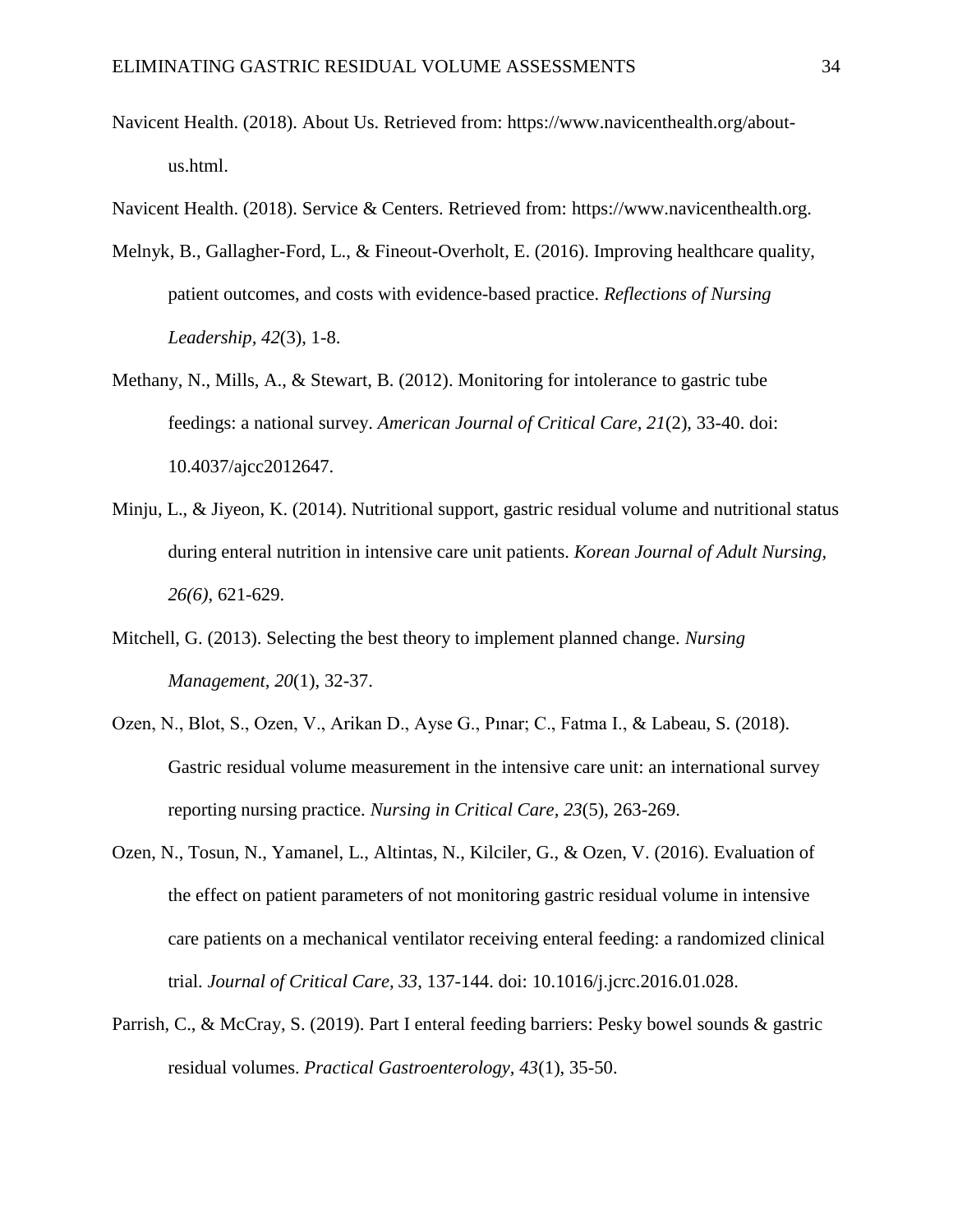[Reignier J](https://www.ncbi.nlm.nih.gov/pubmed/?term=Reignier%20J%5BAuthor%5D&cauthor=true&cauthor_uid=23321763)., [Mercier E.](https://www.ncbi.nlm.nih.gov/pubmed/?term=Mercier%20E%5BAuthor%5D&cauthor=true&cauthor_uid=23321763), [Le Gouge A.](https://www.ncbi.nlm.nih.gov/pubmed/?term=Le%20Gouge%20A%5BAuthor%5D&cauthor=true&cauthor_uid=23321763), [Boulain T.](https://www.ncbi.nlm.nih.gov/pubmed/?term=Boulain%20T%5BAuthor%5D&cauthor=true&cauthor_uid=23321763), [Desachy A.](https://www.ncbi.nlm.nih.gov/pubmed/?term=Desachy%20A%5BAuthor%5D&cauthor=true&cauthor_uid=23321763), [Bellec F.](https://www.ncbi.nlm.nih.gov/pubmed/?term=Bellec%20F%5BAuthor%5D&cauthor=true&cauthor_uid=23321763), [Clavel M.](https://www.ncbi.nlm.nih.gov/pubmed/?term=Clavel%20M%5BAuthor%5D&cauthor=true&cauthor_uid=23321763), Frat [J.](https://www.ncbi.nlm.nih.gov/pubmed/?term=Frat%20JP%5BAuthor%5D&cauthor=true&cauthor_uid=23321763), [Plantefeve G.](https://www.ncbi.nlm.nih.gov/pubmed/?term=Plantefeve%20G%5BAuthor%5D&cauthor=true&cauthor_uid=23321763), [Quenot J.](https://www.ncbi.nlm.nih.gov/pubmed/?term=Quenot%20JP%5BAuthor%5D&cauthor=true&cauthor_uid=23321763), & [Lascarrou J.](https://www.ncbi.nlm.nih.gov/pubmed/?term=Lascarrou%20JB%5BAuthor%5D&cauthor=true&cauthor_uid=23321763) (2013). Effect of not monitoring residual gastric volume on risk of ventilator-associated pneumonia in adults receiving mechanical ventilation and early enteral feeding: a randomized controlled trial. *Journal of the American Medical Association, 309*(3), 249-256. doi: 10.1001/jama.2012.196377.

- Ribeiro, F. (2018). Secondary data in research Uses and opportunities. *Revista Ibero-Americana de Estratégia, 17*(4), 1-4.
- Shirey, M. (2013). Lewin's theory of planned change as a strategic resource. *The Journal of Nursing Administration, 43*(2), 69-72. doi: 10.1097/NNA.0b013e31827f20a9.
- Singer, P., Blaser, A., Berger, M., Alhazzani, W., Calder, P., Casaer, M., Hiesmayr, M., Mayer, K., Montejo, J., Pichard, C., Preiser, J., van Zanten, A., Oczkowski, S., Szczeklik, W., & Bischoff, S. (2019). ESPEN guideline for clinical nutrition in the intensive care unit. *Clinical Nutrition, 38*(1), 1-32. doi: 10.1016/j.clnu.2018.08.037.
- Society of Critical Care Medicine. (n.d.). Critical care statistics. Retrieved from: https://www.sccm.org/Communications/Critical-Care-Statistics.
- Sun, R., Karaca, Z., & Wong, H. (2018). Trends in hospital inpatient stays by age and payer, 2000-2015. https://www.hcup-us.ahrq.gov/reports/statbriefs/sb235-Inpatient-Stays-Age-Payer-Trends.jsp.
- Tume, L., Latten, L., & Kenworthy, L. (2017). Paediatric intensive care nurses' decision-making around gastric residual volume measurement. *Nursing in Critical Care, 22*(5), 293-297.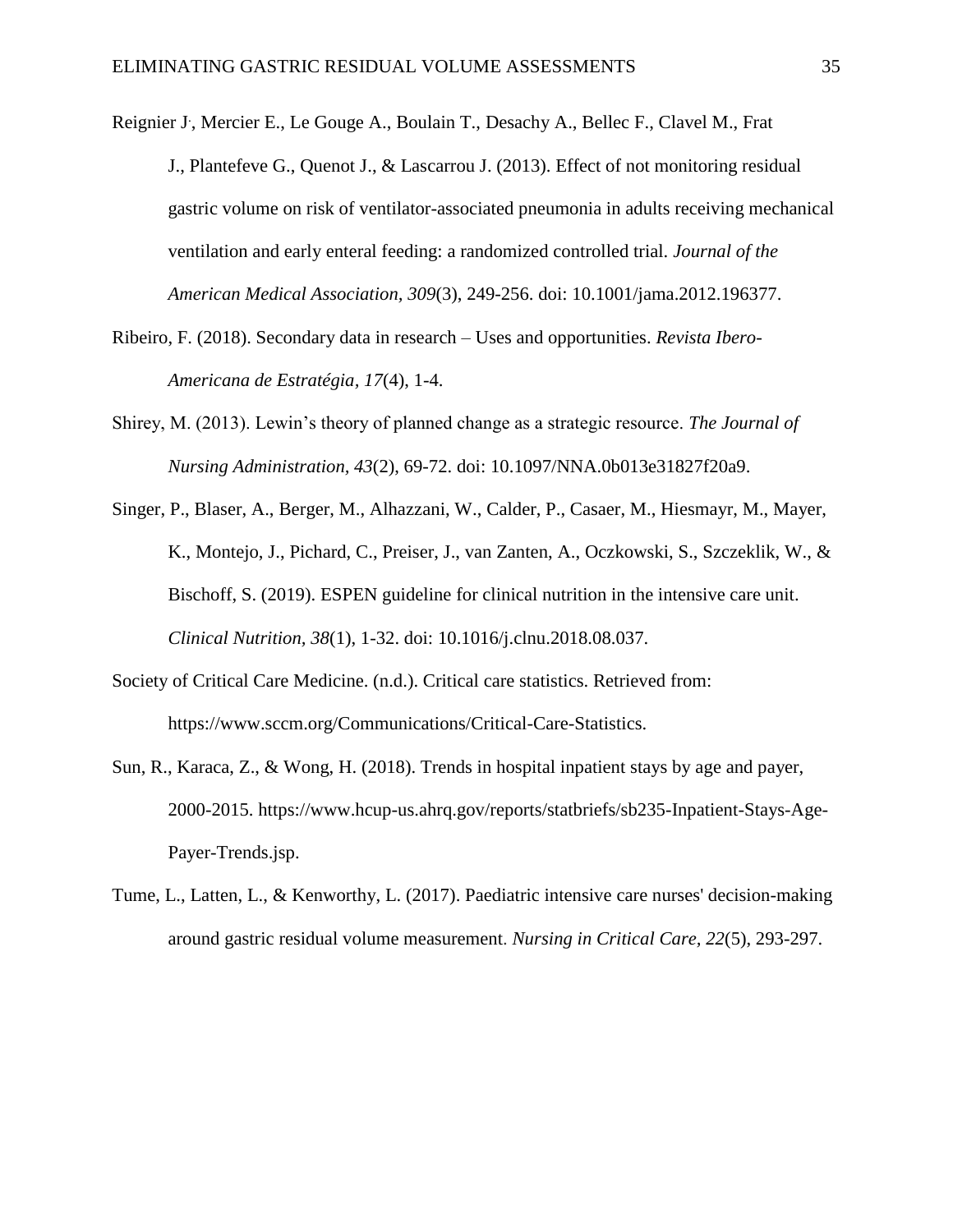#### Appendix A

#### UVA Medical Center Gastric Residual Check Guideline and Algorithm

#### **TITLE: Adult Gastric Residual Check Guideline**

This is a Guideline (recommended best practice)

#### **OBJECTIVE:**

The purpose of this guideline is to establish a set of evidence-based parameters for checking gastric residual volume (GRV) in an effort to reduce the number of unnecessary gastric residual checks in patients who are tube fed into their stomachs. This does not apply to patients who are enterally-fed into the small bowel.

#### **PATIENT POPULATION:**

- Adult Acute Care
- Adult Critical Care

#### **PATIENT ASSESSMENT**

#### **Rationale:**

Despite the lack of evidence to support checking gastric residual volume in enterally-fed patients, this practice has been used for years as a presumed surrogate for gastric motility and the potential risk for aspiration pneumonia events.

The current evidence indicates:

- Minimal correlation exists between GRV and clinical signs of intolerance such as gastric emptying and abdominal distention.
- GRVs do not correlate with incidences of pneumonia, regurgitation, or aspiration pneumonia.
- Use of GRVs leads to increased enteral-access device clogging, inappropriate cessation of enteral nutrition (EN), consumption of nursing time and healthcare resources, and may adversely affect outcome if volume of EN delivered is reduced through delayed or held feeds.
- Eliminating the practice of GRV checks improves delivery of enteral nutrition without jeopardizing patient safety.
- The Society of Critical Care Medicine and the American Society for Parenteral and Enteral Nutrition no longer recommend GRV be used as part of routine care to monitor ICU patients receiving enteral nutrition.

#### **Assessment:**

- Do NOT check gastric residual routinely.
- Assess for enteral feeding tolerance every 12 hours, see symptoms in algorithm below.
- If gastrically-fed, the following patient populations\* qualify for GRV checks until tolerance is established, per recommendations below: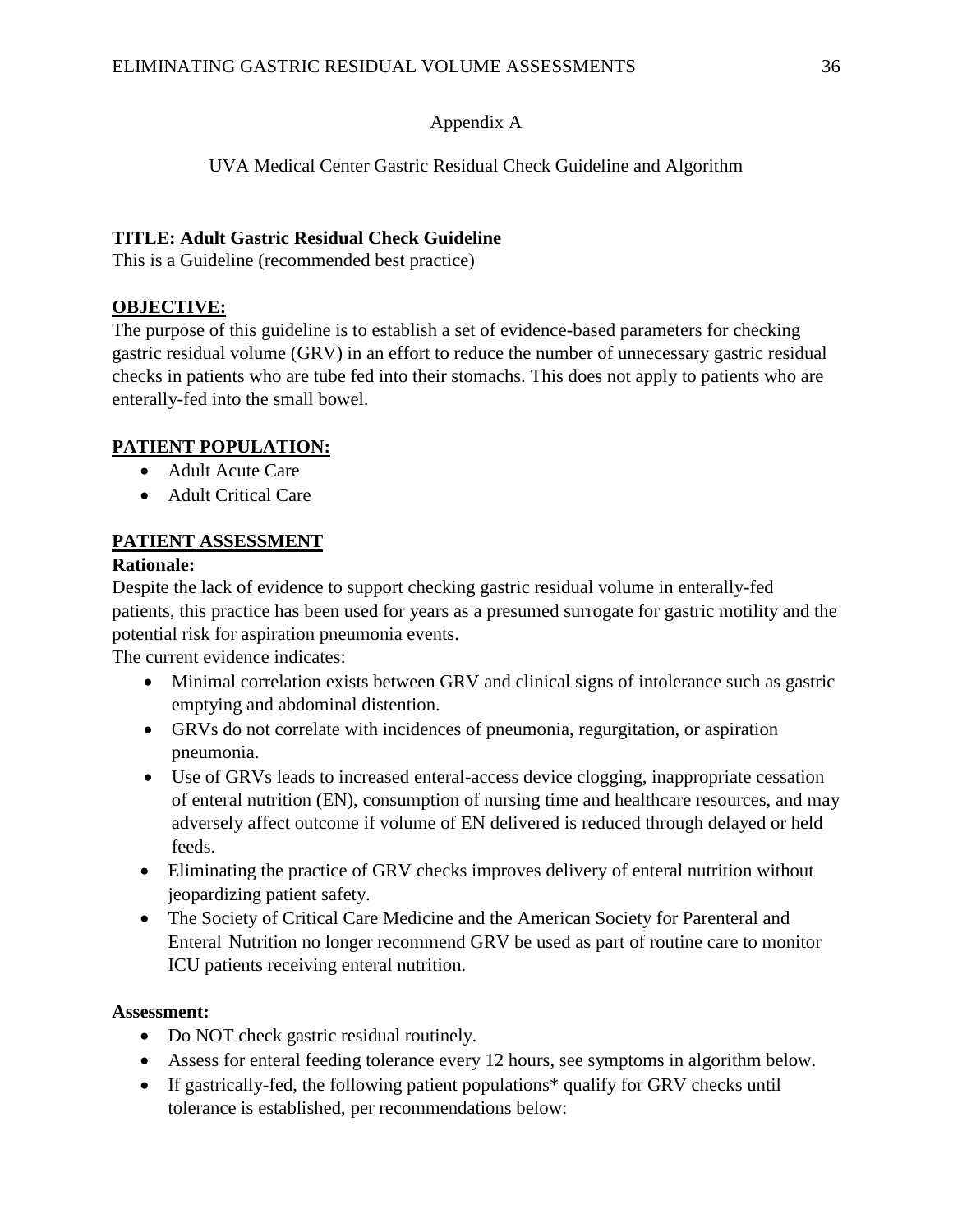- o Critically ill surgery patients
- o Critically ill trauma patients
- o Head injury patients
- o Abdominal surgery pts until tolerance established
- o Obtunded patients or patients in vegetative state initially

\* The order set will indicate these patient populations may benefit from GRV checks. If GRV checks are clinically necessary, the LIP will order.

#### **University of Virginia Medical Center Clinical Decision Tool for Transitioning Away From GRV Checks**

#### ADULT TUBE FEEDING INTOLERANCE ALGORITHM

(Ensure backrest elevation > 30 degrees)

| <b>Abdominal Signs</b> | <b>Nausea</b>                 | <b>Emesis</b>                 |
|------------------------|-------------------------------|-------------------------------|
| Distention             | Antiemetics                   | <b>Hold Feeding</b>           |
| Firm                   | <b>Minimize Narcotics</b>     | <b>Check for Constipation</b> |
| Tense                  | <b>Check for Constipation</b> | Notify LIP                    |
| Guarding               | Notify LIP                    |                               |
| Discomfort             |                               |                               |

#### **GASTRIC RESIDUAL CHECKS MAY BE USEFUL IN SOME PATIENT POPULATIONS (IF GASTRICALLY FED):**

- Critically ill (ICU) surgery patients
- Critically ill (ICU) trauma patients
- Head injury
- Post op abdominal surgery
- Obtunded/Vegetative state

#### If so:

Maintain a semi-recumbent position with the backrest elevation  $>30-45^{\circ}$ , or place patient in reverse Trendelenburg at 15-20° if no contraindication exists for that position.

- Patients with femoral lines can be elevated up to 30°.
- Assess patient for abdominal distension, discomfort, fullness, nausea, vomiting
- Check GRV every 8 hours or per ordered frequency. Place patient on their right side first (while backrest elevation remains at  $>30^{\circ}$ ) for 15–20 minutes before checking a GRV (to take advantage of gravity and to promote gastric emptying).
- Flush tube with water after any GRV check, per Lippincott
- If gastric residual is >500 ml on 2 consecutive residual checks, hold tube feeding and contact LIP.
- Discontinue order after 48 to 72 hours, if  $<$  500 mL, and no abdominal signs (see above)
- If clinical status changes, can resume gastric residual checks.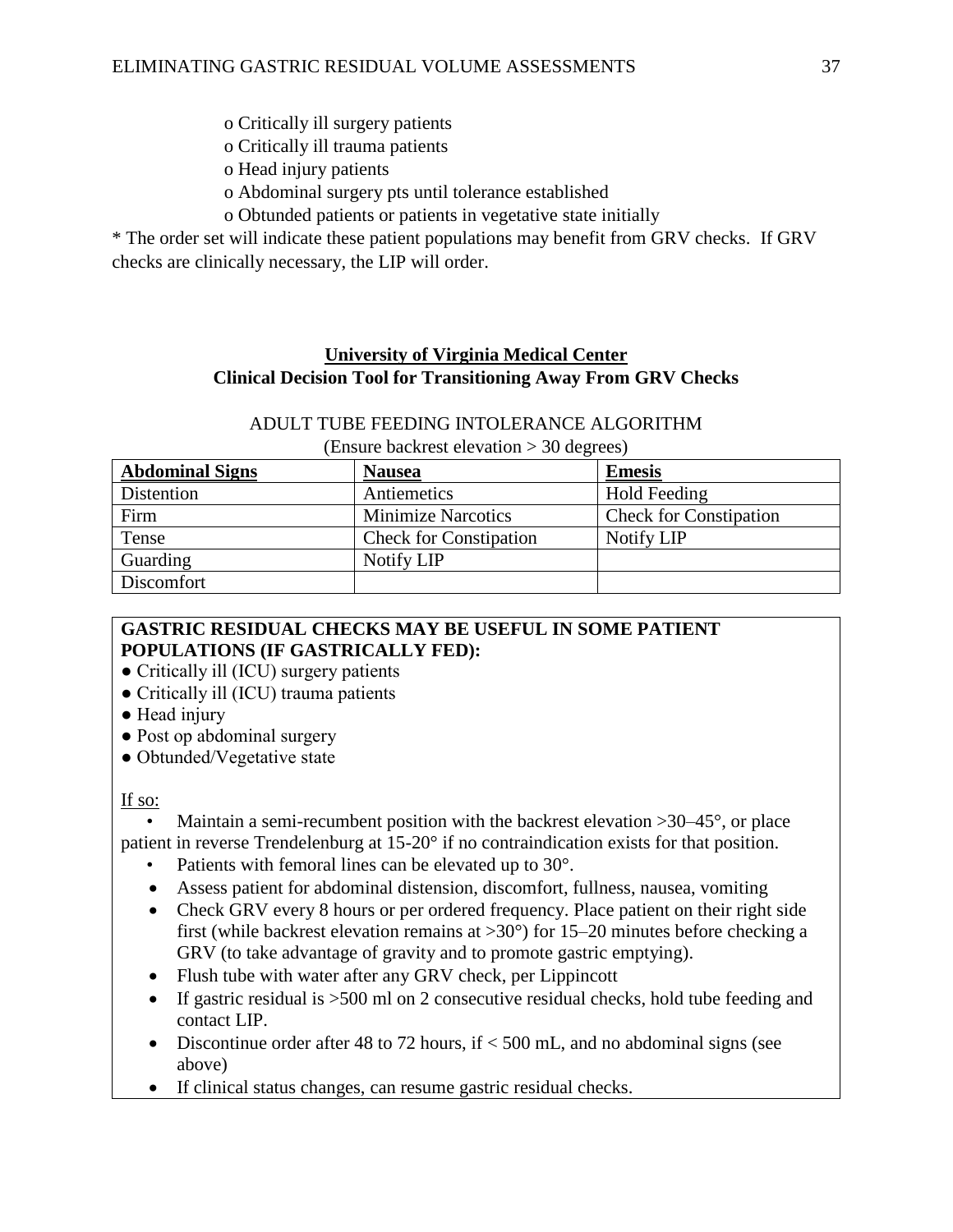If GRVS are high on 2 consecutive checks:

- Check for constipation.
- Minimize use of narcotics or consider use of a narcotic antagonist to promote intestinal contractility.
- If on bolus feeds, switch to nocturnal or continuous infusion.
- Consider post-pyloric feeding access.
- Initiate aggressive regimen for oral hygiene.

#### EDUCATION

Nurses and LIPs will be educated on this guideline through nursing huddle, newsletter, and medical staff communications.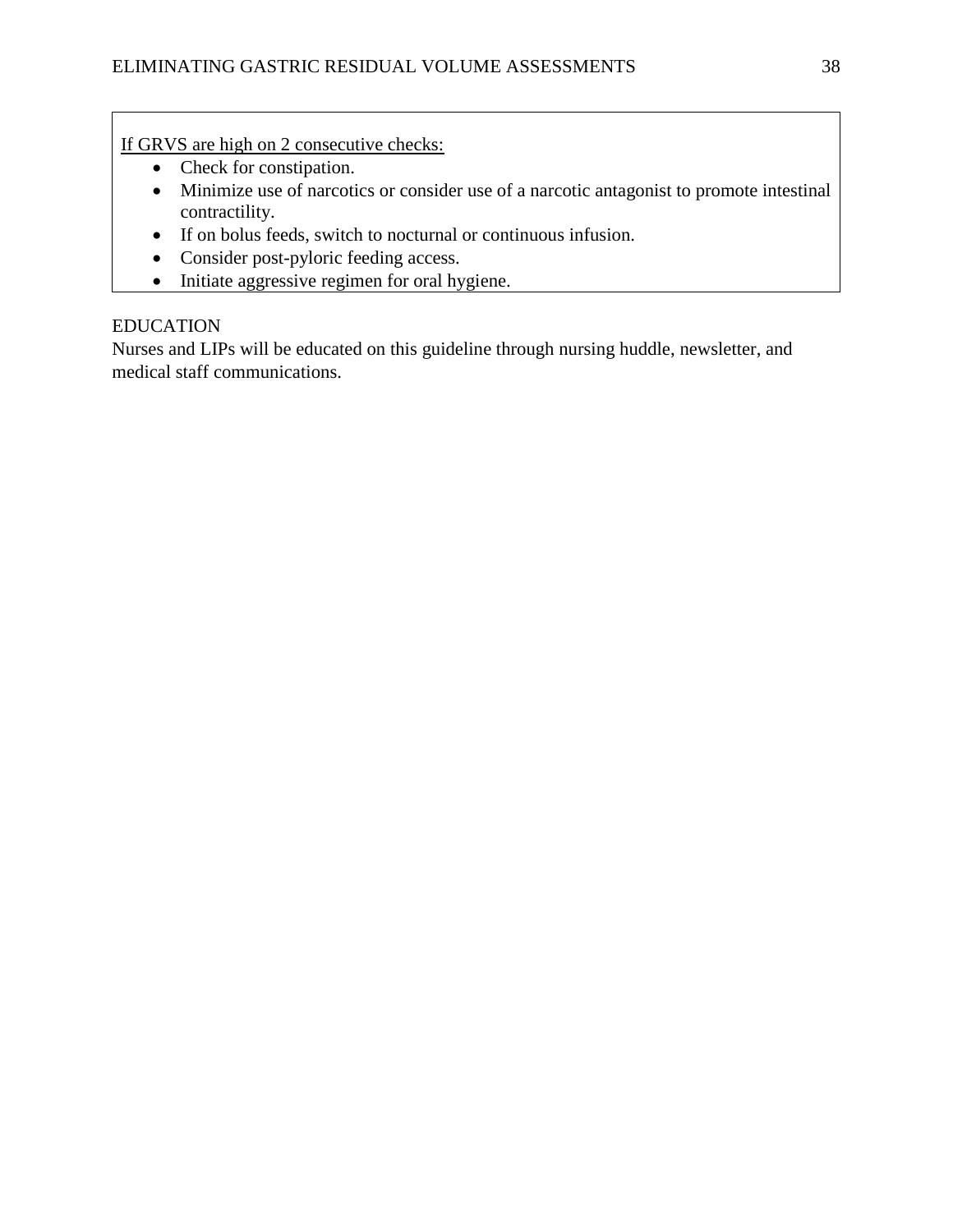#### Appendix B

In-service Training Staff Acknowledgement Form

## I have read and understand the new gastric residual volume (GRV) recommendation set forth by Medical Center Navicent Health.

| <b>Printed Name:</b> |  |  |
|----------------------|--|--|
|----------------------|--|--|

Signature: \_\_\_\_\_\_\_\_\_\_\_\_\_\_\_\_\_\_\_\_\_\_\_\_\_\_\_\_\_\_\_\_\_\_\_\_\_\_\_\_\_\_\_\_\_\_\_\_\_\_\_\_\_\_\_\_\_

| Date: |  |  |
|-------|--|--|
|       |  |  |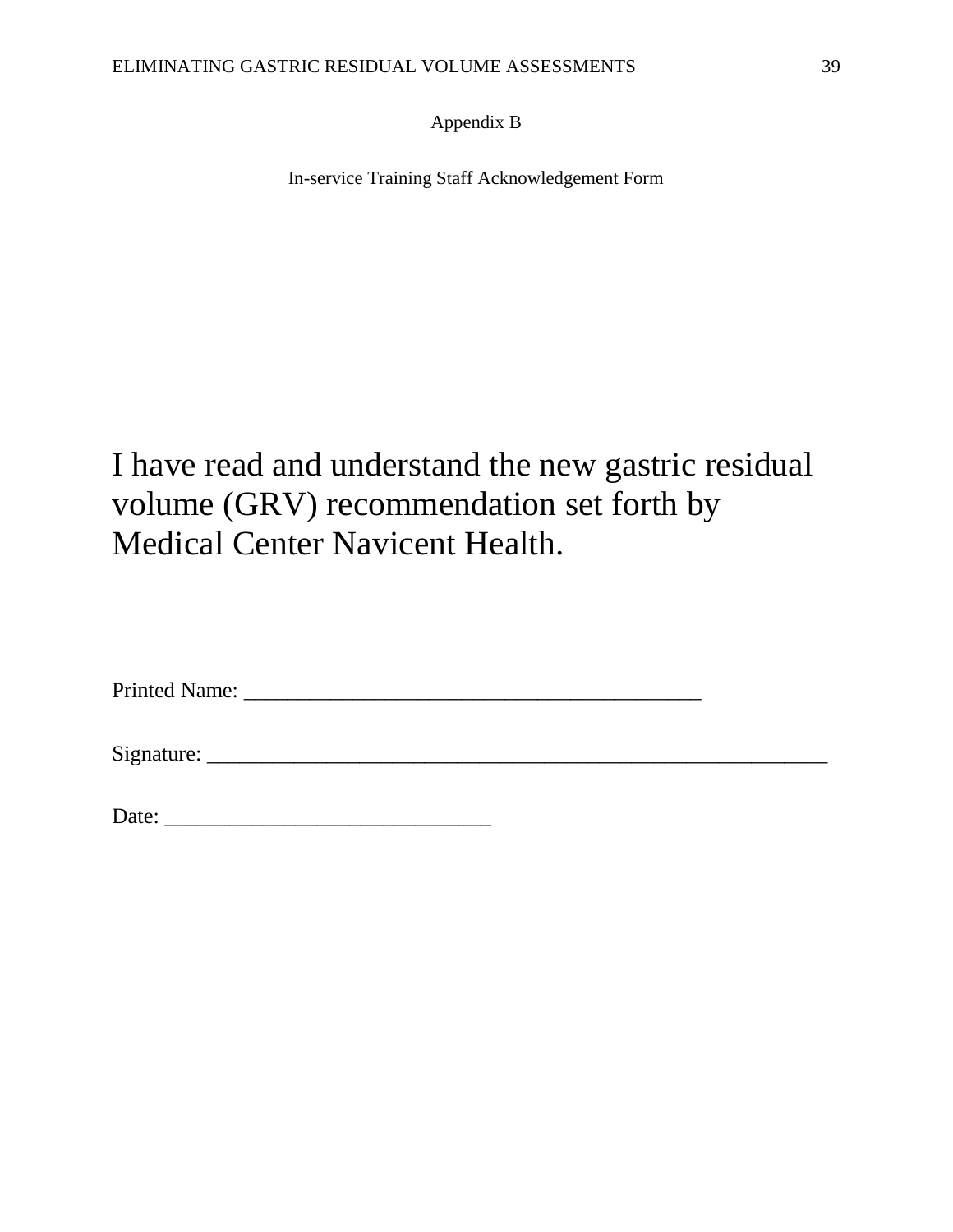

*\*\*\*Effective September 17, 2019 it is no longer a recommended nursing practice to routinely assess gastric residual volumes.\*\*\**